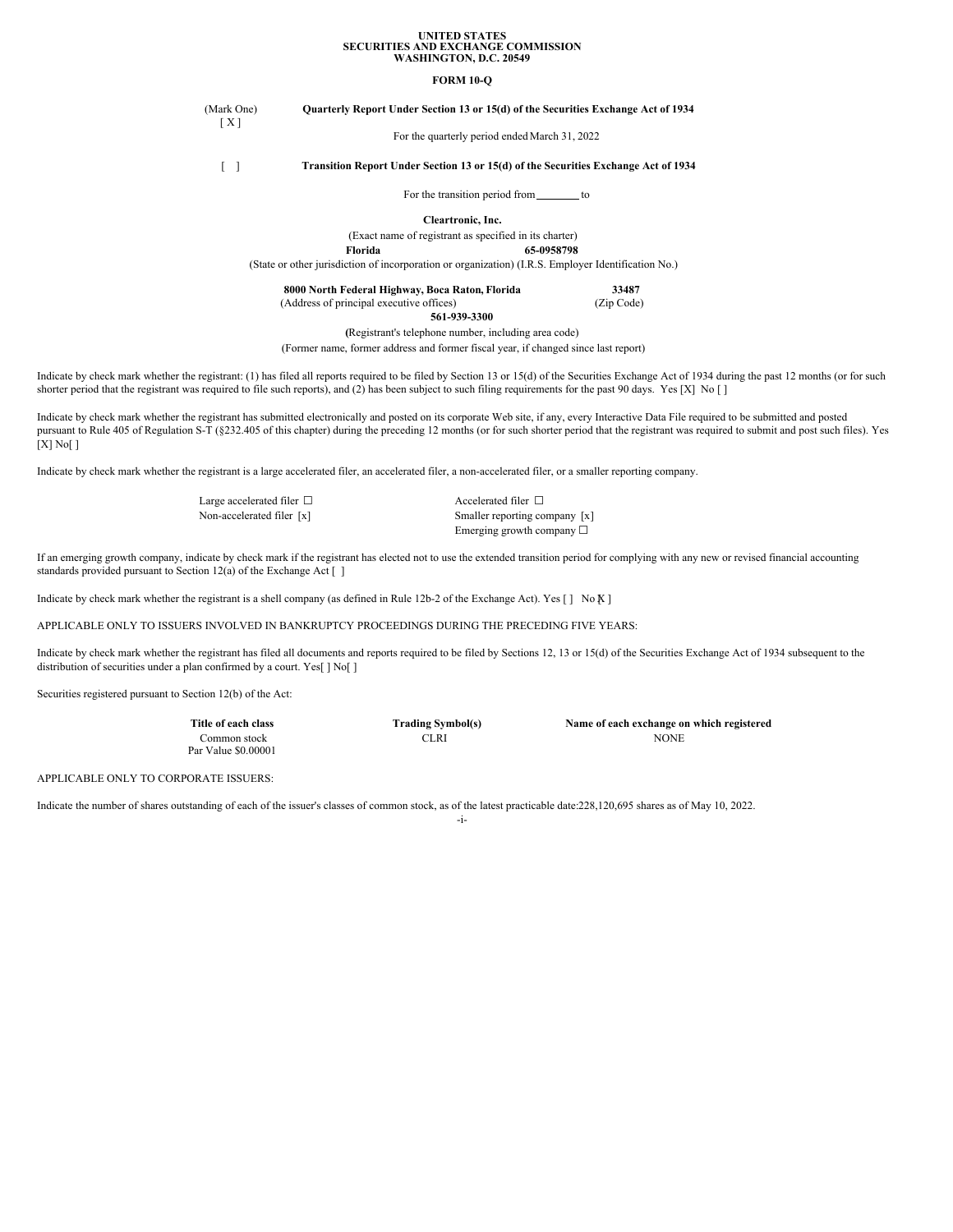#### **CLEARTRONIC, INC. AND SUBSIDIARIES CONDENSED CONSOLIDATED BALANCE SHEETS**

| <b>ASSETS</b>                                                                                                     |                                      |    |                            |
|-------------------------------------------------------------------------------------------------------------------|--------------------------------------|----|----------------------------|
|                                                                                                                   | <b>March 31, 2022</b><br>(unaudited) |    | September 30, 2021         |
| <b>Current assets:</b>                                                                                            |                                      |    |                            |
| Cash                                                                                                              | \$<br>383,778                        | S  | 401,001                    |
| Accounts receivable, net                                                                                          | 290,811                              |    | 320,245                    |
| Inventory                                                                                                         | 19,248                               |    | 14,653                     |
| Prepaid expenses and other current assets                                                                         | 36,040                               |    | 47,383                     |
| <b>Total current assets</b>                                                                                       | 729,877                              |    | 783,282                    |
| Property and Equipment, net                                                                                       | 14,675                               |    | 11,391                     |
| Other assets:                                                                                                     |                                      |    |                            |
| Due from related party                                                                                            | 53,302                               |    | 44,801                     |
| <b>Total other assets</b>                                                                                         | 53,302                               |    | 44,801                     |
| <b>Total assets</b>                                                                                               | \$<br>797,854                        | \$ | 839,474                    |
|                                                                                                                   |                                      |    |                            |
| <b>LIABILITIES AND STOCKHOLDERS' DEFICIT</b>                                                                      |                                      |    |                            |
| <b>Current liabilities:</b>                                                                                       |                                      |    |                            |
| Accounts payable                                                                                                  | \$<br>153,030                        | \$ | 159,952                    |
| Deferred revenue, current portion                                                                                 | 786,795                              |    | 977,296                    |
| <b>Total current liabilities</b>                                                                                  | 939,825                              |    | 1,137,248                  |
|                                                                                                                   |                                      |    |                            |
| <b>Long Term Liabilities</b><br>Deferred revenue, net of current portion                                          | 144,400                              |    | 154,500                    |
| <b>Total long term liabilities</b>                                                                                | 144,400                              |    | 154,500                    |
|                                                                                                                   |                                      |    |                            |
|                                                                                                                   |                                      |    |                            |
| <b>Total liabilities</b>                                                                                          | 1,084,225                            |    | 1,291,748                  |
| <b>Commitments and Contingencies (See Note 6)</b>                                                                 |                                      |    |                            |
| Stockholders' deficit:                                                                                            |                                      |    |                            |
| Series A preferred stock - \$.00001 par value; 1,250,000                                                          |                                      |    |                            |
| shares authorized,                                                                                                | 5                                    |    | 5                          |
| 512,996 issued and outstanding, respectively.                                                                     |                                      |    |                            |
| Series B preferred stock - \$.00001 par value; 10 shares                                                          |                                      |    |                            |
| authorized,                                                                                                       |                                      |    |                            |
| 0 shares issued and outstanding, respectively.<br>Series C preferred stock - \$.00001 par value; 50,000,000       |                                      |    |                            |
| shares authorized,                                                                                                | 34                                   |    | 34                         |
| 3,341,503 shares issued and outstanding, respectively.                                                            |                                      |    |                            |
| Series D preferred stock - \$.00001 par value; 10,000,000                                                         |                                      |    |                            |
| shares authorized,                                                                                                | $\overline{7}$                       |    | $\overline{7}$             |
| 670,904 shares issued and outstanding, respectively.                                                              |                                      |    |                            |
| Series E preferred stock - \$.00001 par value, 10,000,000                                                         | 30                                   |    | 30                         |
| shares authorized,                                                                                                |                                      |    |                            |
| 3,000,000 shares issued and outstanding, respectively.<br>Common stock - \$.00001 par value; 5,000,000,000 shares |                                      |    |                            |
| authorized,                                                                                                       | 2,281                                |    | 2,286                      |
| 228,120,695 and 228,578,995, shares issued and                                                                    |                                      |    |                            |
| outstanding, respectively.                                                                                        |                                      |    |                            |
| Additional paid-in capital                                                                                        | 15,240,112                           |    | 15,240,107                 |
| <b>Accumulated Deficit</b><br>Total stockholders' deficit                                                         | (15,528,840)<br>(286, 371)           |    | (15,694,743)<br>(452, 274) |

The accompanying notes are an integral part of these condensed consolidated unaudited financial statements

## -1-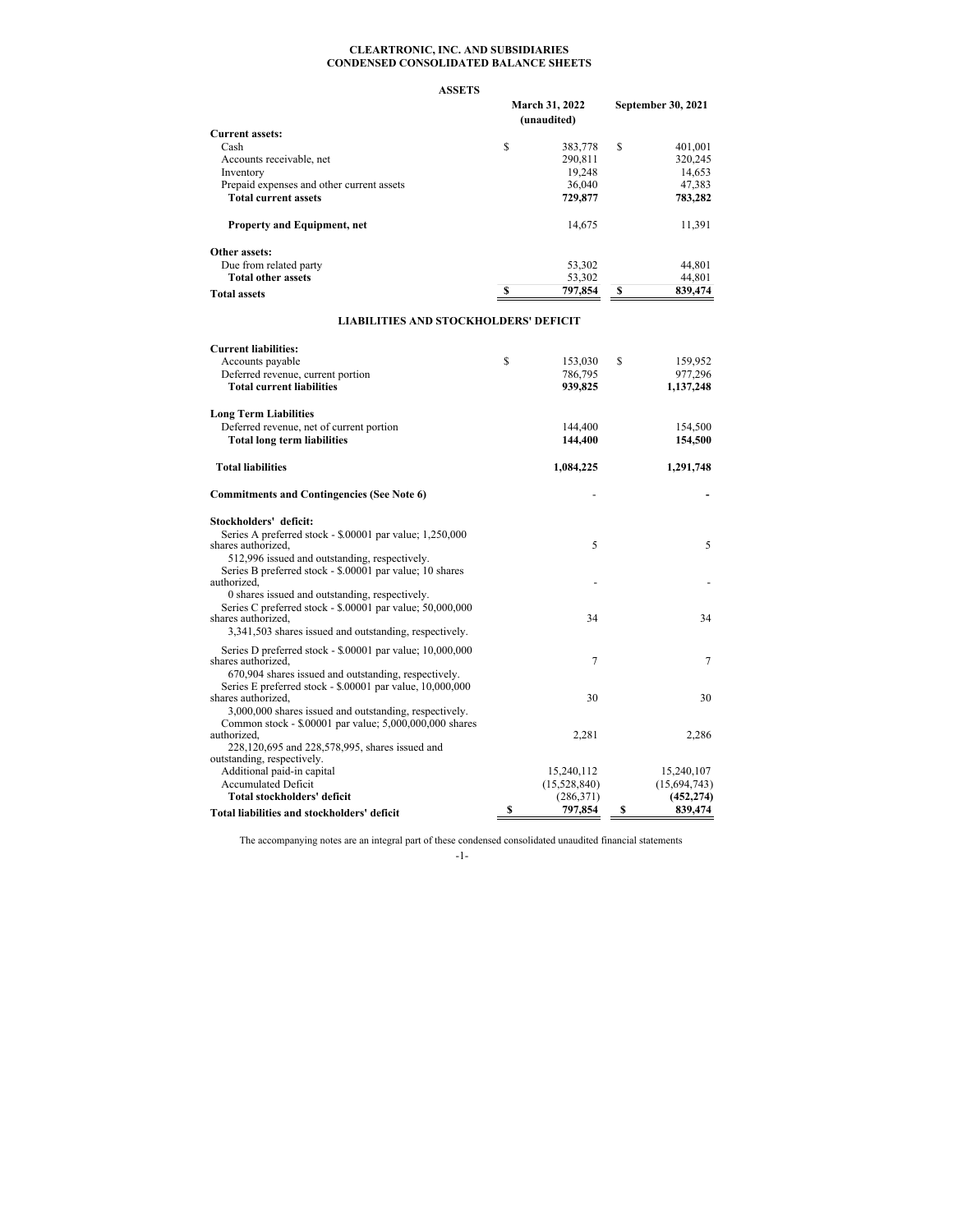#### **CLEARTRONIC, INC. AND SUBSIDIARIES CONDENSED CONSOLIDATED STATEMENT OF OPERATIONS (Unaudited)**

| Revenue<br><b>Cost of Revenue</b><br><b>Gross Profit</b>      | <b>For the Three</b><br><b>Months</b><br><b>Ended</b><br>March 31, 2022<br>s<br>470,623<br>65,900<br>404,723 | <b>For the Three</b><br>months<br><b>Ended</b><br>March 31, 2021<br>\$<br>422,722<br>73,469<br>349,253 | <b>For the Six Months</b><br>Ended<br>March 31, 2022<br>\$<br>989,808<br>158,136<br>831,672 | <b>For the Six Months</b><br><b>Ended</b><br>March 31, 2021<br>\$<br>804,060<br>133,803<br>670,257 |
|---------------------------------------------------------------|--------------------------------------------------------------------------------------------------------------|--------------------------------------------------------------------------------------------------------|---------------------------------------------------------------------------------------------|----------------------------------------------------------------------------------------------------|
| <b>Operating Expenses:</b>                                    |                                                                                                              |                                                                                                        |                                                                                             |                                                                                                    |
| Selling expenses                                              | 135,865                                                                                                      | 109,272                                                                                                | 324,410                                                                                     | 270,131                                                                                            |
| Administrative expenses                                       | 115,125                                                                                                      | 128,717                                                                                                | 243,040                                                                                     | 221,083                                                                                            |
| Amortization and depreciation                                 | 960                                                                                                          | 451                                                                                                    | 1.774                                                                                       | 902                                                                                                |
| Research and development                                      | 47,016                                                                                                       | 39,538                                                                                                 | 96,276                                                                                      | 70,327                                                                                             |
| <b>Total Operating Expenses</b>                               | 298,966                                                                                                      | 277,978                                                                                                | 665,500                                                                                     | 562,443                                                                                            |
| Interest expense, net                                         | (101)                                                                                                        | (153)                                                                                                  | (269)                                                                                       | (1,268)                                                                                            |
| <b>Total Other Expense</b>                                    | (101)                                                                                                        | (153)                                                                                                  | (269)                                                                                       | (1,268)                                                                                            |
| Income before income taxes                                    | 105,656                                                                                                      | 71,122                                                                                                 | 165,903                                                                                     | 106,546                                                                                            |
| Provision for income taxes                                    |                                                                                                              |                                                                                                        |                                                                                             |                                                                                                    |
| <b>Net Income</b>                                             | 105,656                                                                                                      | 71,122                                                                                                 | 165,903                                                                                     | 106,546                                                                                            |
| Preferred stock dividends Series A Preferred                  | (10, 119)                                                                                                    | (10, 119)                                                                                              | (20, 463)                                                                                   | (20, 465)                                                                                          |
| Net income attributable to common<br>stockholders             | \$<br>95,537                                                                                                 | \$<br>61,003                                                                                           | \$<br>145,440                                                                               | \$<br>86,081                                                                                       |
| Net income per common share - basic                           | S<br>0.00                                                                                                    | 0.00<br>s                                                                                              | S<br>0.00                                                                                   | S<br>0.00                                                                                          |
| Net income per common share - diluted                         | 0.00<br>- \$                                                                                                 | \$<br>0.00                                                                                             | \$<br>0.00                                                                                  | \$<br>0.00                                                                                         |
| Weighted Average of number of shares<br>outstanding - basic   | 228,359,918                                                                                                  | 224, 195, 273                                                                                          | 228,359,918                                                                                 | 224, 195, 273                                                                                      |
| Weighted Average of number of shares<br>outstanding - diluted | 599,721,553                                                                                                  | 598,407,968                                                                                            | 599,721,553                                                                                 | 598,407,968                                                                                        |

The accompanying notes are an integral part of these condensed consolidated unaudited financial statements

## -2-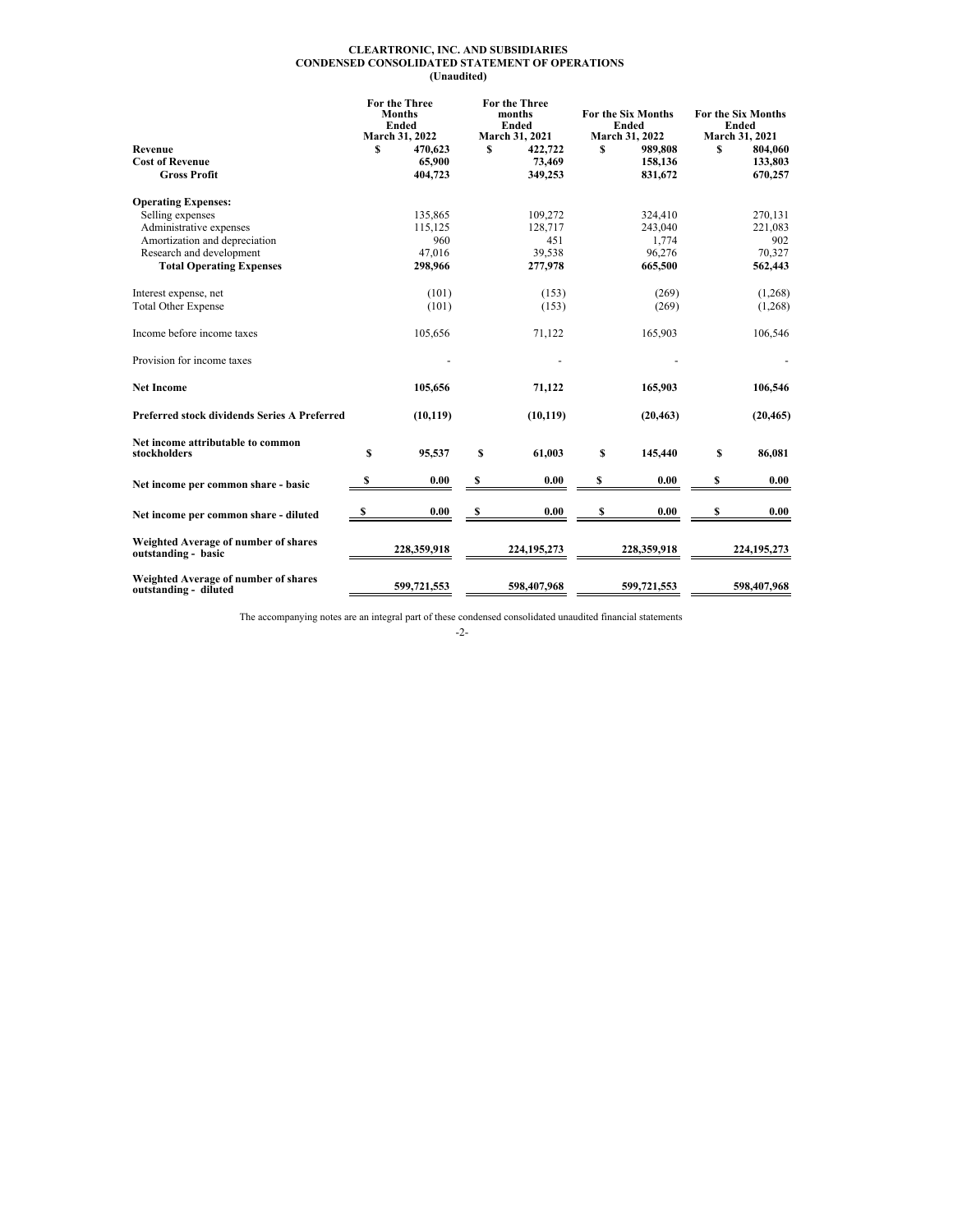#### **CLEARTRONIC, INC. AND SUBSIDIARIES CONDENSED CONSOLIDATED STATEMENT OF CASH FLOW (Unaudited)**

|                                                         | <b>For the Six Months</b><br><b>Ended</b><br>March 31, 2022 |               | <b>For the Six Months</b><br><b>Ended</b><br>March 31, 2021 |  |  |
|---------------------------------------------------------|-------------------------------------------------------------|---------------|-------------------------------------------------------------|--|--|
| <b>NET INCOME</b>                                       | S                                                           | \$<br>165,903 | 106,546                                                     |  |  |
| <b>Cash Flows From Operating Activities</b>             |                                                             |               |                                                             |  |  |
| Adjustments to reconcile net income to net cash used in |                                                             |               |                                                             |  |  |
| operating activities:                                   |                                                             |               |                                                             |  |  |
| Depreciation expense                                    |                                                             | 1,774         | 902                                                         |  |  |
| Provision for bad debt                                  |                                                             |               | 5,000                                                       |  |  |
| (Increase) decrease in assets:                          |                                                             |               |                                                             |  |  |
| Accounts receivable                                     |                                                             | 29,434        | 57,515                                                      |  |  |
| Inventory                                               |                                                             | (4,595)       | 5,486                                                       |  |  |
| Prepaid expenses and other current assets               |                                                             | 11,343        | (14, 289)                                                   |  |  |
| Due from related party                                  |                                                             | (8,501)       |                                                             |  |  |
| Increase (decrease) in liabilities:                     |                                                             |               |                                                             |  |  |
| Accounts payable                                        |                                                             | (6,922)       | (21, 582)                                                   |  |  |
| Accrued expenses                                        |                                                             |               | (43, 457)                                                   |  |  |
| Deferred revenue                                        | (200, 601)                                                  |               | (18, 467)                                                   |  |  |
| Net Cash (Used In) Provided by Operating Activities     |                                                             | (12, 165)     | 77,654                                                      |  |  |
| <b>Cash Flows From Investing Activities</b>             |                                                             |               |                                                             |  |  |
| Purchase of fixed assets                                |                                                             | (5,058)       |                                                             |  |  |
| <b>Net Cash Used in Investing Activities</b>            |                                                             | (5,058)       |                                                             |  |  |
| <b>Cash Flows From Financing Activities</b>             |                                                             |               |                                                             |  |  |
| Repayment of notes payable stockholders                 |                                                             |               | (48, 447)                                                   |  |  |
| <b>Net Cash Used in Financing Activities</b>            |                                                             |               | (48, 447)                                                   |  |  |
| Net (decrease) increase in cash                         |                                                             | (17,223)      | 29,207                                                      |  |  |
| Cash at beginning of period                             |                                                             | 401,001       | 75,983                                                      |  |  |
| Cash at end of period                                   | S                                                           | 383,778<br>S  | 105,190                                                     |  |  |
| SUPPLEMENTAL CASH FLOW INFORMATION:                     |                                                             |               |                                                             |  |  |
| Cash paid for interest                                  | S                                                           | 269<br>S      | 2.754                                                       |  |  |
| Cash paid for taxes                                     | S                                                           | \$<br>690     |                                                             |  |  |

The accompanying notes are an integral part of these condensed consolidated unaudited financial statements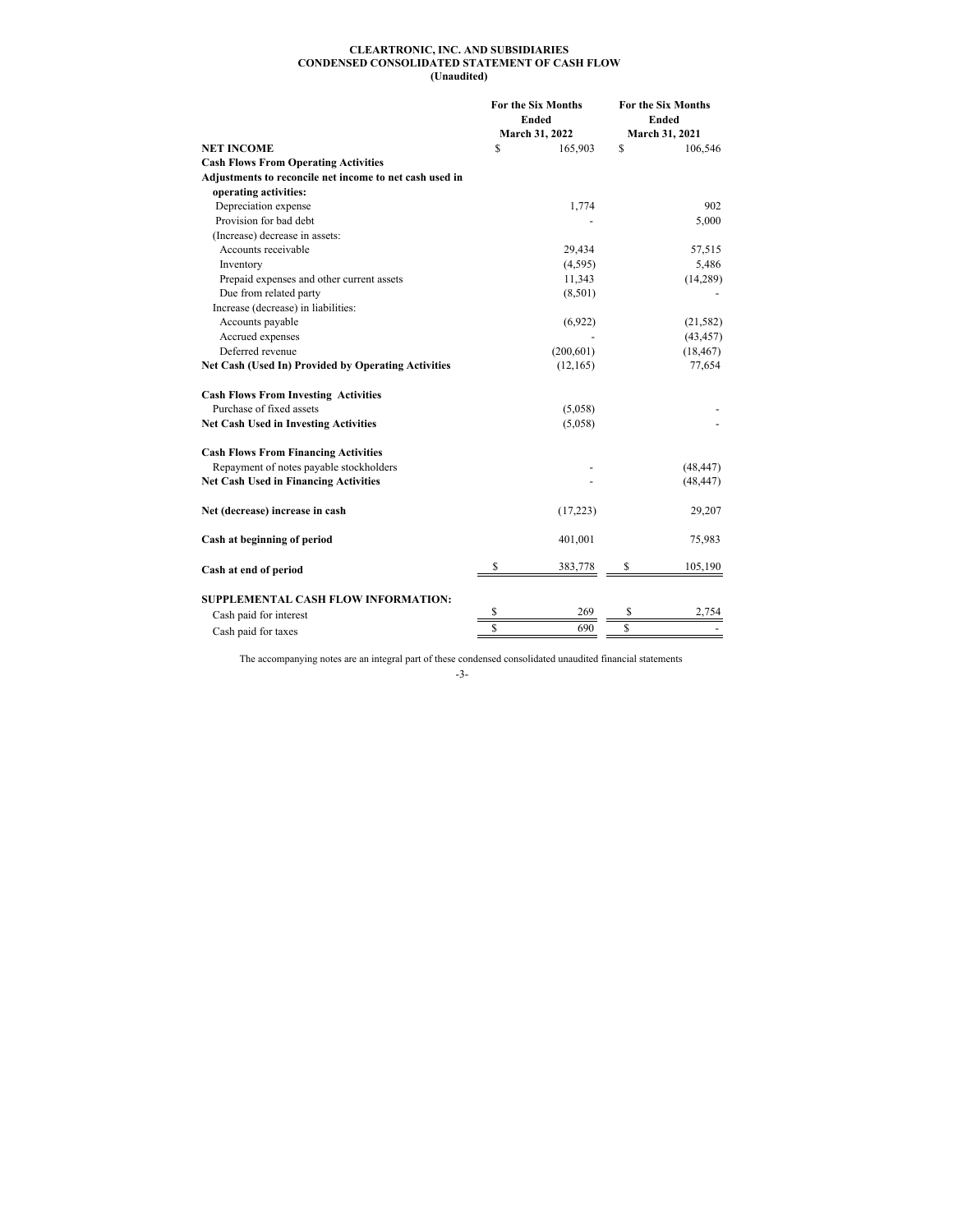#### **CLEARTRONIC, INC. AND SUBSIDIARIES CONDENSED CONSOLIDATED STATEMENTS OF CHANGES IN STOCKHOLDERS' DEFICIT FOR THE THREE AND SIX MONTHS ENDED MARCH 31, 2022 (Unaudited)**

|                                                                     |                                           |        |   |                           |              |         |                                           |      |        |                                           |        |   |                                           |    |        |                     |        |       | Additional           |                |                |
|---------------------------------------------------------------------|-------------------------------------------|--------|---|---------------------------|--------------|---------|-------------------------------------------|------|--------|-------------------------------------------|--------|---|-------------------------------------------|----|--------|---------------------|--------|-------|----------------------|----------------|----------------|
|                                                                     | <b>Series A Preferred</b><br><b>Stock</b> |        |   | <b>Series B Preferred</b> | <b>Stock</b> |         | <b>Series C Preferred</b><br><b>Stock</b> |      |        | <b>Series D Preferred</b><br><b>Stock</b> |        |   | <b>Series E Preferred</b><br><b>Stock</b> |    |        | <b>Common Stock</b> |        |       | paid-in              | Accumulated    | Stockholders'  |
| <b>Balance</b> at                                                   | <b>Shares</b>                             | Amount |   | <b>Shares</b>             | Amount       |         | <b>Shares</b>                             |      | Amount | <b>Shares</b>                             | Amount |   | <b>Shares</b>                             |    | Amount | <b>Shares</b>       | Amount |       | capital              | deficit        | <b>Deficit</b> |
| September<br>30, 2021                                               | 512,996 \$                                |        | 5 |                           |              | S<br>ä, | 3,341,503                                 | S    | 34     | 670,904                                   | - \$   | 7 | 3,000,000                                 | S  | 30     | 228,578,995         | - \$   | 2,286 | \$15,240,107         | \$(15,694,743) | \$ (452,274)   |
| Share<br>cancellation                                               |                                           |        |   |                           |              |         |                                           |      |        |                                           |        |   |                                           |    |        | (458,300)           |        | (5)   | 5                    |                |                |
| Net income<br>for the six<br>months<br>ended<br>March 31,<br>2022   |                                           |        |   |                           |              |         |                                           |      |        |                                           |        |   |                                           |    |        |                     |        |       |                      | 165,903        | 165,903        |
| <b>Balance</b> at<br>March 31,<br>2022<br>(Unaudited)               | 512,996                                   | S      | 5 |                           |              |         | 3,341,503                                 | S    | 34     | 670,904                                   | - \$   | 7 | 3,000,000                                 | -S | 30     | 228,120,695         |        |       | \$2,281 \$15,240,112 | \$(15,528,840) | \$(286,371)    |
| <b>Balance</b> at<br>December<br>31, 2021<br>(Unaudited)            | 512,996                                   | -S     | 5 |                           |              | \$      | 3,341,503 \$                              |      | 34     | 670,904                                   | - \$   |   | 3,000,000                                 | S  | 30     | 228,578,995         | - 5    |       | 2,286 \$15,240,107   | \$(15,634,496) | \$ (392,027)   |
| Share<br>cancellation                                               |                                           |        |   |                           |              |         |                                           |      |        |                                           |        |   |                                           |    |        | (458, 300)          |        | (5)   | 5                    |                |                |
| Net income<br>for the three<br>months<br>ended<br>March 31,<br>2022 |                                           |        |   |                           |              |         |                                           |      |        |                                           |        |   |                                           |    |        |                     |        |       |                      | 105,656        | 105,656        |
| <b>Balance</b> at<br>March 31,<br>2022<br>(Unaudited)               | 512,996                                   | -S     |   |                           |              |         | 3,341,503                                 | - \$ | 34     | 670,904                                   | S      |   | 3,000,000                                 | -S | 30     | 228,120,695         |        |       | \$2,281 \$15,240,112 | \$(15,528,840) | \$(286,371)    |

The accompanying notes are an integral part of these condensed consolidated unaudited financial statements

-4-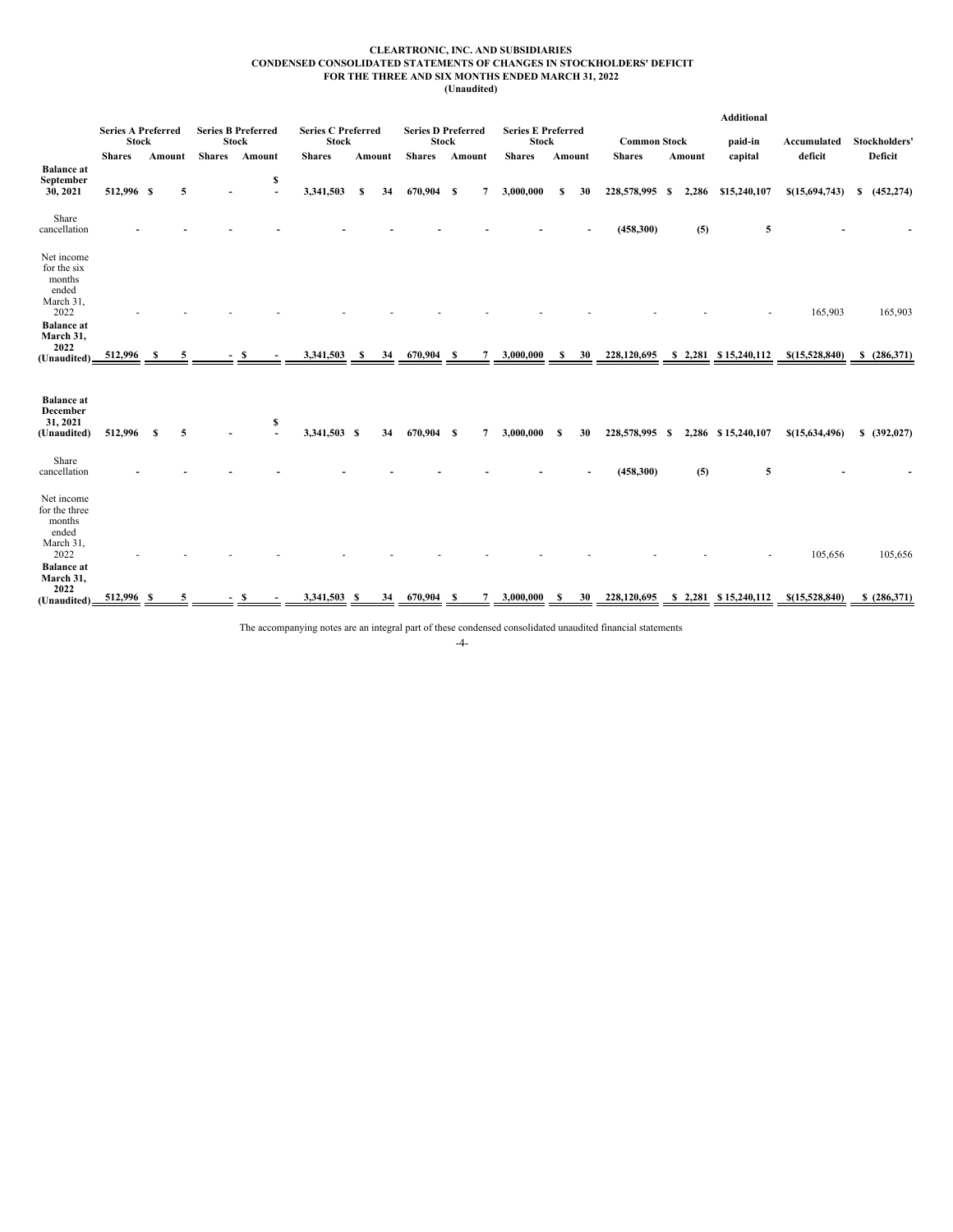#### **CLEARTRONIC, INC. AND SUBSIDIARIES CONDENSED CONSOLIDATED STATEMENTS OF CHANGES IN STOCKHOLDERS' DEFICIT FOR THE THREE AND SIX MONTHS ENDED MARCH 31, 2021 (Unaudited)**

|                                                                                     |                                           |    |        |                                           |        |         |                                           |     |        |                                    |        |   |                                           |    |        |                     |         | <b>Additional</b>    |                |   | <b>Total</b>  |
|-------------------------------------------------------------------------------------|-------------------------------------------|----|--------|-------------------------------------------|--------|---------|-------------------------------------------|-----|--------|------------------------------------|--------|---|-------------------------------------------|----|--------|---------------------|---------|----------------------|----------------|---|---------------|
|                                                                                     | <b>Series A Preferred</b><br><b>Stock</b> |    |        | <b>Series B Preferred</b><br><b>Stock</b> |        |         | <b>Series C Preferred</b><br><b>Stock</b> |     |        | <b>Series D Preferred</b><br>Stock |        |   | <b>Series E Preferred</b><br><b>Stock</b> |    |        | <b>Common Stock</b> |         | paid-in              | Accumulated    |   | Stockholders' |
|                                                                                     | <b>Shares</b>                             |    | Amount | <b>Shares</b>                             | Amount |         | <b>Shares</b>                             |     | Amount | <b>Shares</b>                      | Amount |   | <b>Shares</b>                             |    | Amount | <b>Shares</b>       | Amount  | capital              | deficit        |   | Deficit       |
| <b>Balance</b> at<br>September<br>30, 2020                                          | 512,996 \$                                |    | 5      |                                           |        |         | 4,433,375                                 | S   | 45     | 670,904                            | S      | 7 | 3,000,000                                 | S  | 30     | 223,994,635         | \$2,240 | \$15,266,718         | \$(16,055,841) |   | \$ (786,796)  |
| Series C<br>Convertible<br>Preferred<br>shares<br>exchanged<br>for common<br>shares |                                           |    |        |                                           |        |         | (521, 660)                                |     | (5)    |                                    |        |   |                                           |    |        | 2,608,300           | 26      | (21)                 |                |   |               |
| Net income<br>for the six<br>months<br>ended<br>March 31,<br>2021                   |                                           |    |        |                                           |        |         |                                           |     |        |                                    |        |   |                                           |    |        |                     |         |                      | 106,546        |   | 106,546       |
| <b>Balance</b> at<br>March 31,<br>2021                                              | 512,996                                   | -S |        |                                           |        | \$<br>÷ | 3,911,715                                 | - 5 | 40     | 670,904                            | S      | 7 | 3,000,000                                 | S  | 30     | 226,602,935         |         | \$2,266 \$15,266,697 | \$(15,949,295) | s | (680, 250)    |
| (Unaudited).                                                                        |                                           |    |        |                                           |        |         |                                           |     |        |                                    |        |   |                                           |    |        |                     |         |                      |                |   |               |
| <b>Balance</b> at<br>December<br>31, 2020<br>(Unaudited)                            | 512,996 \$                                |    | 5      |                                           |        | \$      | 4,433,375                                 | S   | 45     | 670.904                            | 5      |   | 3.000.000                                 | -S | 30     | 223,994,635         | \$2,240 | \$15,266,718         | \$(16,020,417) | s | (751, 372)    |
| Series C<br>Convertible<br>Preferred<br>shares<br>exchanged<br>for common<br>shares |                                           |    |        |                                           |        |         | (521,660)                                 |     | (5)    |                                    |        |   |                                           |    |        | 2,608,300           | 26      | (21)                 |                |   |               |
| Net income<br>for the three<br>months<br>ended<br>March 31,<br>2021                 |                                           |    |        |                                           |        |         |                                           |     |        |                                    |        |   |                                           |    |        |                     |         |                      | 71,122         |   | 71,122        |
| <b>Balance</b> at<br>March 31,<br>2021<br>(Unaudited)                               | 512,996 \$                                |    | 5      |                                           |        | S       | 3,911,715                                 | S   | 40     | 670,904                            | -S     | 7 | 3,000,000                                 | S  | 30     | 226,602,935         | \$2,266 | \$15,266,697         | \$(15,949,295) |   | \$ (680, 250) |

The accompanying notes are an integral part of these condensed consolidated unaudited financial statements

-5-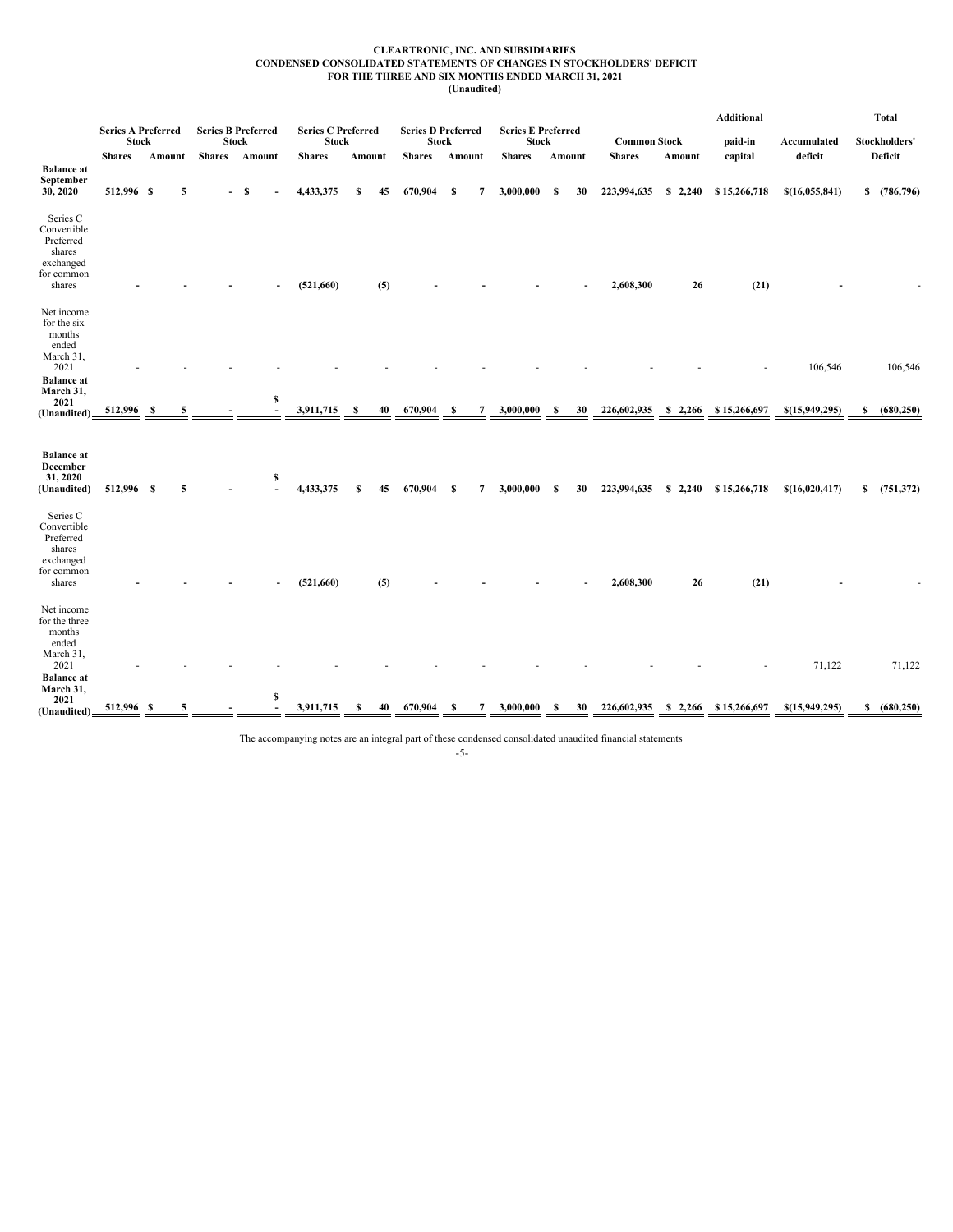#### *CLEARTRONIC, INC. AND SUBSIDIARY* **Notes to Condensed Consolidated Financial Statements March 31, 2022 (Unaudited)**

## **NOTE 1 - ORGANIZATION**

Cleartronic, Inc. (the "Company") was incorporated in Florida on November 15, 1999. All current operations are conducted through the Company's wholly owned subsidiary, ReadyOp Communications, Inc. ("ReadyOp"), a Florida corporation incorporated on September 15, 2014. ReadyOp facilitates the marketing and sales of subscriptions to the *ReadyOp™* and *ReadyMed ™* platforms and the AudioMate IP gateways discussed below.

In October 2019, the Company acquired the ReadyMed software platform from Collabria LLC. ReadyMed is a web-based secure communications platform initially designed for the healthcare industry. This includes hospitals, clinics, doctor's offices, health insurance companies, workers compensation insurance companies and many other segments of the healthcare industry. The Company offers both the ReadyOp and ReadyMed capabilities to clients and usually refers to the platforms as ReadyOp to avoid confusion in the marketplace of two platforms.

#### **NOTE 2 - SUMMARY OF SIGNIFICANT ACCOUNTING POLICIES**

## **PRINCIPLES OF CONSOLIDATION**

The accompanying consolidated financial statements contain the consolidated accounts of Cleartronic, Inc. and its subsidiary, ReadyOp Communications, Inc. All material intercompany transactions and balances have been eliminated.

#### **BASIS OF PRESENTATION**

The accompanying unaudited interim consolidated financial statements have been prepared in accordance with United States generally accepted accounting principles for interim financial information and with the instructions to Form 10-Q of Regulation S-K. They may not include all information and footnotes required by United States generally accepted accounting principles for complete financial statements. However, except as disclosed herein, there have been no material changes in the information disclosed in the notes to the financial statements for the year ended September 30, 2021 included in the Company's Annual Report on Form 10-K filed with the United States Securities and Exchange Commission. The unaudited interim consolidated financial statements should be read in conjunction with those financial statements included in the Form 10-K. In the opinion of management, all adjustments considered necessary for a fair presentation, consisting solely of normal and recurring adjustments have been made. Operating results for the three and six months ended March 31, 2022 are not necessarily indicative of the results that may be expected for the fiscal year ended September 30, 2022.

-6-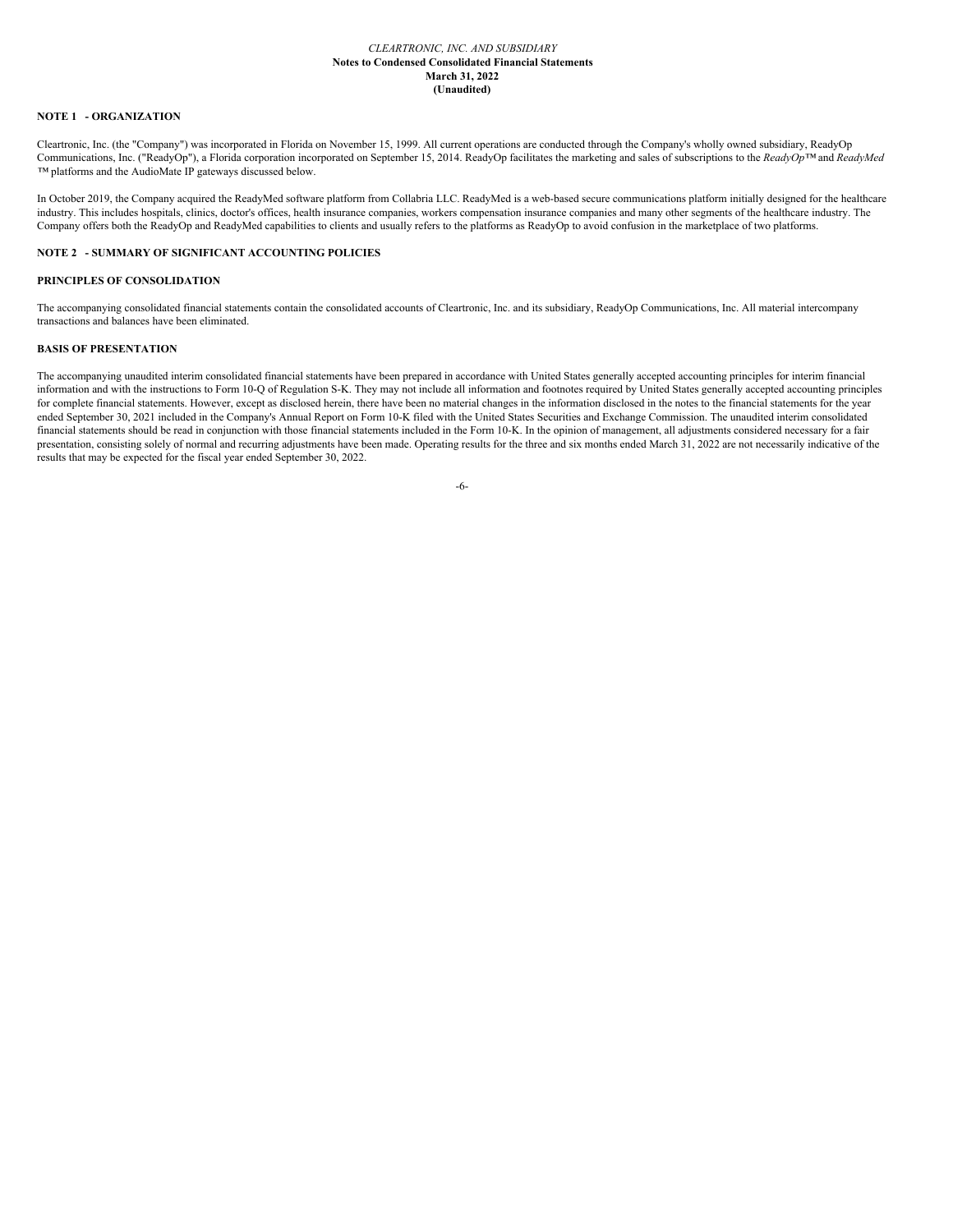#### **USE OF ESTIMATES**

In preparing the financial statements, management is required to make estimates and assumptions that affect the reported amounts of assets and liabilities as of the date of the balance sheet and operations for the reporting period.

Although these estimates are based on management's knowledge of current events and actions it may undertake in the future, they may ultimately differ from actual results.

Significant estimates include the assumptions used in valuation of deferred tax assets, estimated useful life of property and equipment, valuation of inventory and allowance for doubtful accounts.

#### **CASH AND CASH EQUIVALENTS**

For financial statement purposes, the Company considers all highly liquid investments purchased with original maturities of three months or less to be cash equivalents. The Company did not own any cash equivalents on March 31, 2022 and September 30, 2021.

#### **ACCOUNTS RECEIVABLE**

The Company provides an allowance for uncollectible accounts based upon a periodic review and analysis of outstanding accounts receivable balances. Uncollectible receivables are charged to the allowance when deemed uncollectible. Recoveries of accounts previously written off are used to credit the allowance account in the periods in which the recoveries are made. When a client is invoiced, the amount is recorded as an asset in Accounts Receivable and as Deferred Revenue in Current Liabilities. When payment is received the amount is moved to Cash on the balance sheet and Accounts Receivables are reduced. The amount listed as Deferred Revenue is amortized monthly over the license period.

The Company provided \$10,000 and \$10,000 allowances for doubtful accounts as of March 31, 2022 and September 30, 2021, respectively.

## **PROPERTY AND EQUIPMENT**

Property and equipment are recorded at cost and depreciated or amortized using the straight-line method over the estimated useful life of the asset or the underlying lease term for leasehold improvements, whichever is shorter or when the property and equipment is put into service.

#### **CONCENTRATION OF CREDIT RISK**

The Company currently maintains cash balances at one FDIC-insured banking institution. Deposits held in non interest-bearing transaction accounts are insured up to a maximum of \$250,000 at all FDIC-insured institutions. As of March 31, 2022 and September 30, 2021, the Company had \$0 and \$139,577, respectively, in excess of FDIC insurance limits.

## **RESEARCH AND DEVELOPMENT COSTS**

The Company expenses research and development costs as incurred.

For the six months ended March 31, 2022 and 2021, the Company had \$96,276 and \$70,327 respectively, in research and development costs.

For the three months ended March 31, 2022 and 2021, the Company had \$47,016 and \$39,538, respectively, in research and development costs.

-7-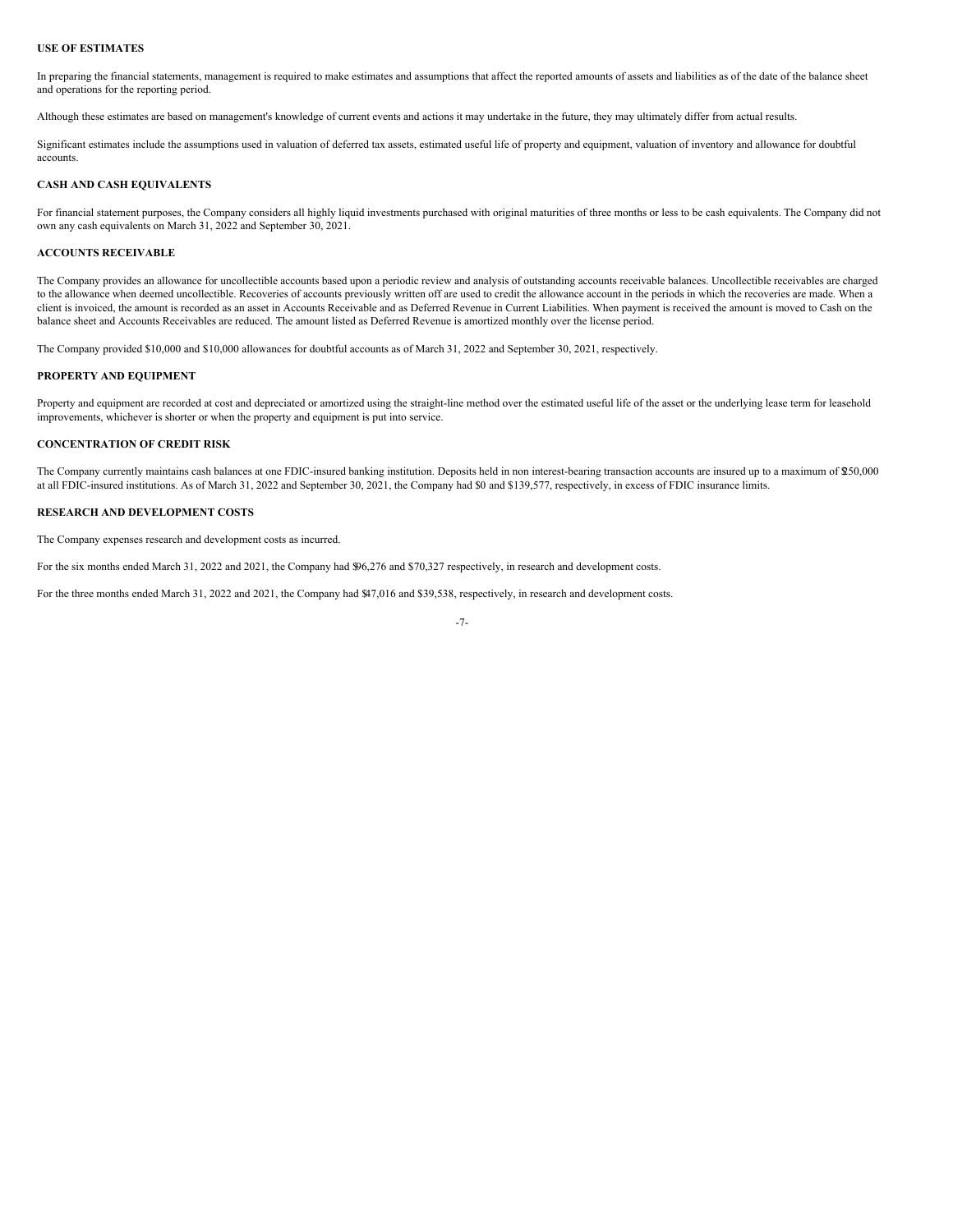### **REVENUE RECOGNITION AND DEFERRED REVENUES**

The Company revenue recognition policy follows guidance from Accounting Standards Codification (ASC) 606, Revenue from contract with customers. Revenue is recognized when the Company has transferred promised goods and services to the customer and in the amount that reflects the consideration to which the company expects to be entitled in exchange for those goods and services.

The Company applies the following five-step model in order to determine this amount:

- i. Identification of Contact with a customer
- ii. Identify the performance obligation of the contract
- iii. Determine transaction price
- iv. Allocation of the transaction price to the performance obligations, and
- v. Recognition of revenue when (or as) the Company satisfies each performance obligation.

The Company generates revenue primarily through the sale of integrated hardware and software licenses. The portion of the contract that is associated with ongoing hosting and related customer service is amortized monthly over the license period. The Company incurs certain incremental contract costs (referred to as deferred subscriber acquisition costs, net) including selling expenses (primarily commissions) related to acquiring customers. Deferred subscriber acquisition costs, net are included in prepaid and expenses and other current assets on the consolidated balance sheet. Commissions paid in connection with acquiring new customers are determined based on the value of the contractual fees. Deferred subscriber acquisition costs will be expensed as incurred on the date the revenue associated with the cost is recognized. As of March 31, 2022 and September 30, 2021, respectively, the Company recorded \$0 and \$41,283, respectively, in deferred subscriber costs, which are included as a component of prepaid expense.

In transactions in which hardware is sold to a customer, the Company recognizes the revenue when the hardware has been shipped to the customer. The hardware supplied by the Company does not require a related software license and can be operated and fully functional without the Company's software.

From time to time clients request special training meetings. We send employees to these meeting and charge our clients on a per diem basis. These charges are recorded as consulting fees on our income statement.

The Company allocates the transaction price to each performance obligation based on a relative stand alone selling price. Revenue associated with the sale and installation of system licenses is recognized once installation is complete.

Customer billings for services not yet rendered are deferred and recognized as revenue as services are provided. These fees are recorded as current deferred revenue on the consolidated balance sheet as the Company expects to satisfy any remaining performance obligations as well as recognize the related revenue within the next twelve months. Accordingly, the Company has applied the practical expedient regarding deferred revenue to exclude the value of remaining performance obligations if (i) the contract has an original expected term of one year or less or (ii) the Company recognizes revenue in proportion to the amount it has the right to invoice for services performed.

 $\overline{R}$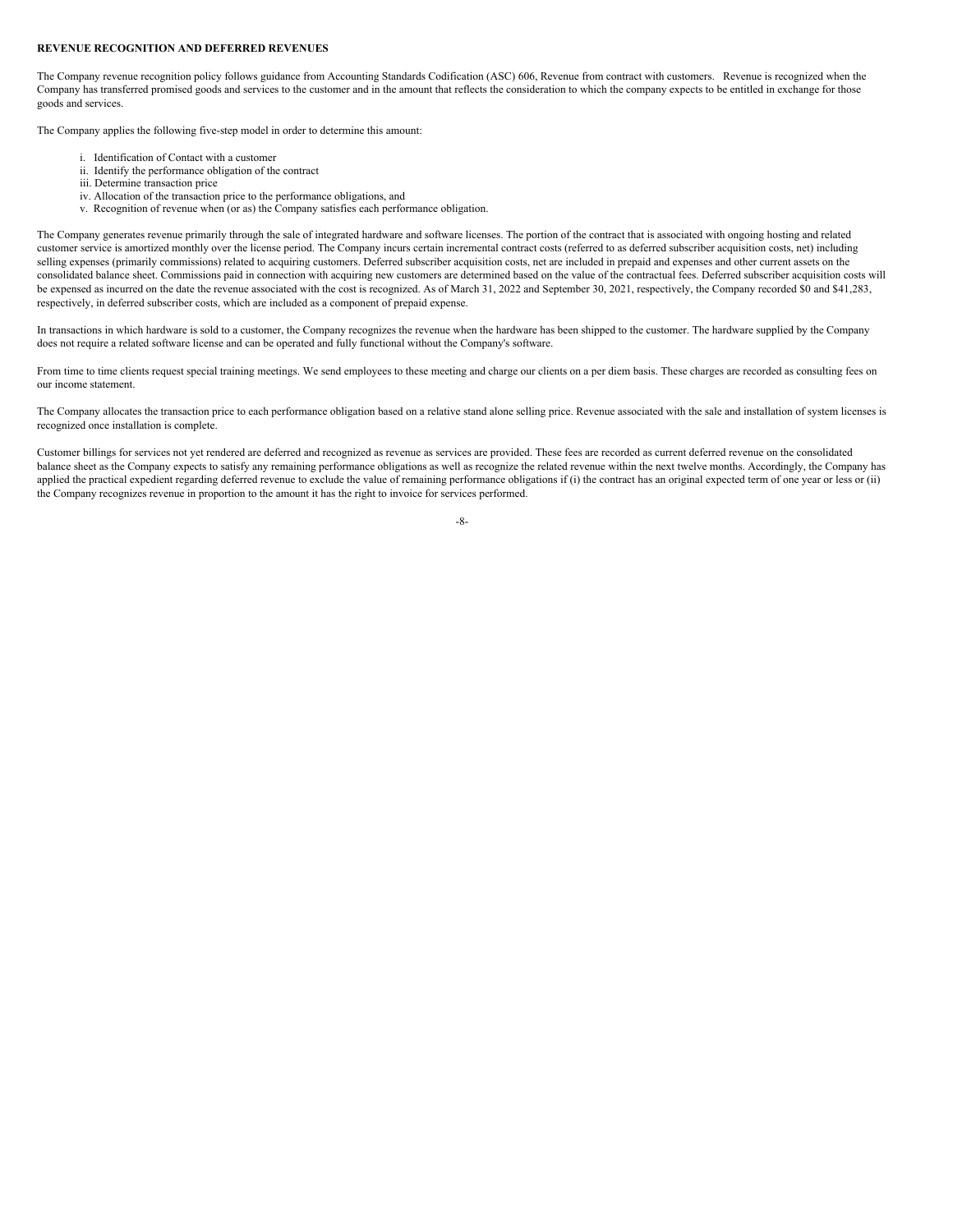#### **EARNINGS PER SHARE**

Earnings per share ("EPS") are the amount of earnings attributable to each share of common stock. For convenience, the term is used to refer to either earnings or loss per share. EPS is computed pursuant to section 260-10-45 of the FASB Accounting Standards Codification. Pursuant to ASC Paragraphs 260-10-45-10 through 260-10-45-16, basic EPS shall be computed by dividing income available to common stockholders (the numerator) by the weighted-average number of common shares outstanding (the denominator) during the period. Income available to common stockholders shall be computed by deducting both the dividends declared in the period on preferred stock (whether or not paid) and the dividends accumulated for the period on cumulative preferred stock (whether or not earned) from income from continuing operations (if that amount appears in the income statement) and also from net income. The computation of diluted EPS is similar to the computation of basic EPS except that the denominator is increased to include the number of additional common shares that would have been outstanding if the dilutive potential common shares had been issued during the period to reflect the potential dilution that could occur from common shares issuable through contingent shares issuance arrangement, stock options or warrants.

Pursuant to ASC Paragraphs 260-10-45-45-21 through 260-10-45-45-23 Diluted EPS shall be based on the most advantageous conversion rate or exercise price from the standpoint of the security holder. The dilutive effect of outstanding call options and warrants (and their equivalents) issued by the reporting entity shall be reflected in diluted EPS by application of the treasury stock method unless the provisions of paragraphs 260-10-45-35 through 45-36 and 260-10-55-8 through 55-11 require that another method be applied. Equivalents of options and warrants include non-vested stock granted to employees, stock purchase contracts, and partially paid stock subscriptions (see paragraph 260–10–55–23). Anti-dilutive contracts, such as purchased put options and purchased call options, shall be excluded from diluted EPS. Under the treasury stock method: a. Exercise of options and warrants shall be assumed at the beginning of the period (or at time of issuance, if later) and common shares shall be assumed to be issued. b. The proceeds from exercise shall be assumed to be used to purchase common stock at the average market price during the period. (See paragraphs 260-10-45-29 and 260-10-55-4 through 55-5.) c. The incremental shares (the difference between the number of shares assumed issued and the number of shares assumed purchased) shall be included in the denominator of the diluted EPS computation.

As of March 31, 2022 and 2021, we had no options and warrants outstanding.

As of March 31, 2022 and 2021, we had512,996 shares of Series A Convertible Preferred stock outstanding, which are convertible into51,299,600 shares of common stock.

As of March 31, 2022 and 2021, we had3,341,503 and 3,911,715 shares of Series C Convertible Preferred stock outstanding, respectively, which are convertible into16,707,515 and 19,558,575 shares of common stock, respectively.

As of March 31, 2022 and 2021, we had670,904 shares of Series D Preferred stock outstanding which are convertible into3,354,520 shares of common stock.

As of March 31, 2022 and 2021, we had3,000,000 shares of Series E Convertible Preferred stock outstanding which are convertible into300,000,000 shares of common stock.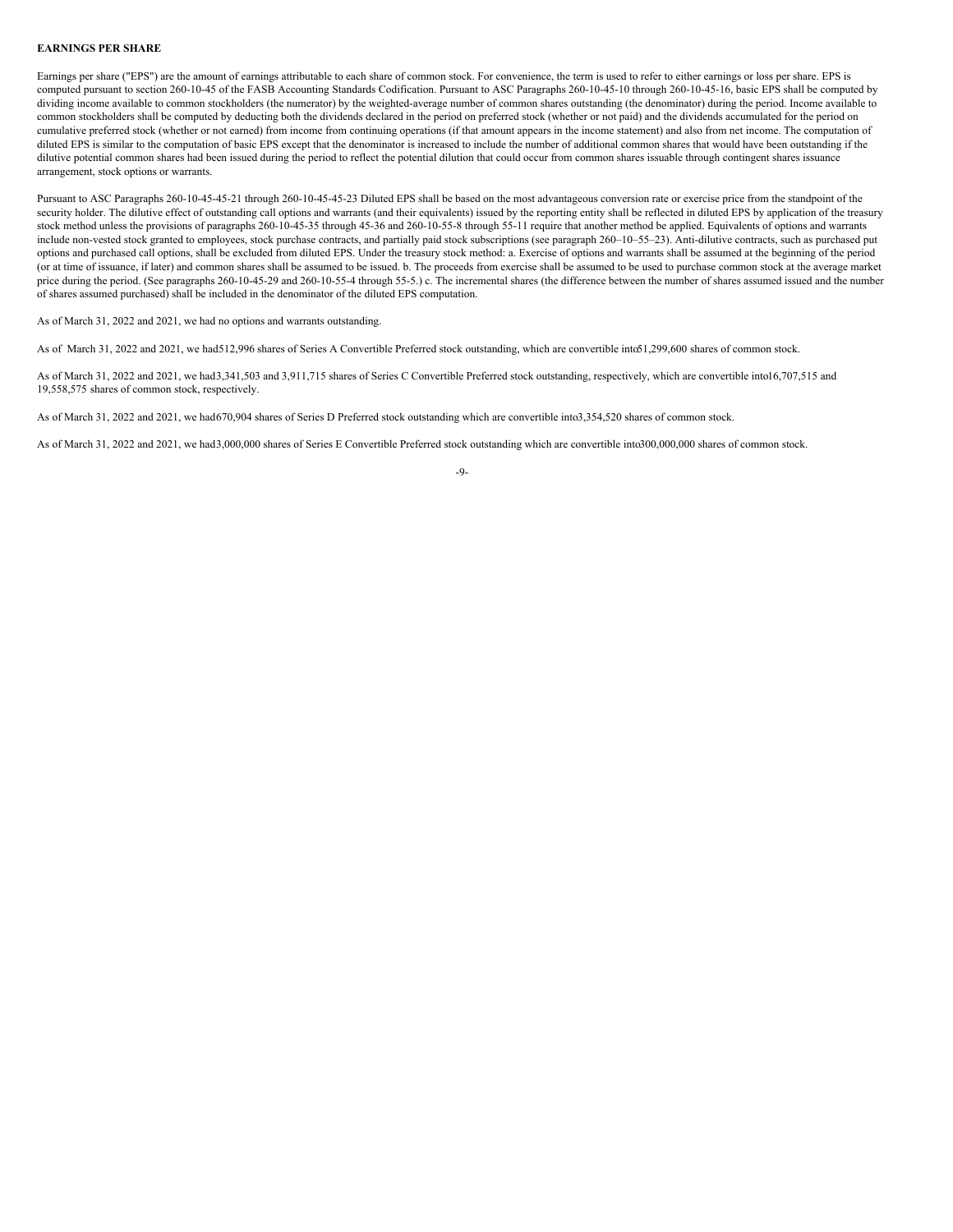The table below details the computation of basic and diluted earnings per share ("EPS") for the three and six months ended March 31, 2022 and 2021:

|                                                               |   | For the<br><b>Three Months</b><br>ended<br>March 31, 2022 | For the<br><b>Three Months</b><br>ended<br>March 31, 2021 |
|---------------------------------------------------------------|---|-----------------------------------------------------------|-----------------------------------------------------------|
| Net income attributable to common stockholders for the period | S | 95,537 \$                                                 | 61,003                                                    |
| Weighted average number of shares outstanding                 |   | 228,359,918                                               | 224, 195, 273                                             |
| Basic earnings per share                                      |   | 0.00 S                                                    | 0.00                                                      |
|                                                               |   | For the<br><b>Six Months</b><br>ended<br>March 31, 2022   | For the<br><b>Six Months</b><br>ended<br>March 31, 2021   |
| Net income attributable to common stockholders for the period | S | 145,440 \$                                                | 86,081                                                    |
| Weighted average number of shares outstanding                 |   | 228,359,918                                               | 224, 195, 273                                             |

Basic earnings per share  $s = 0.00 \text{ s} = 0.00$ 

The following table sets for the computation of diluted earnings per share:

|                                                                |    | For the<br><b>Three Months</b><br>ended<br>March 31, 2022 | For the<br><b>Three Months</b><br>ended<br>March 31, 2021 |
|----------------------------------------------------------------|----|-----------------------------------------------------------|-----------------------------------------------------------|
| Net income attributable to common stockholders for the period  | S  | 95,537 \$                                                 | 61,003                                                    |
| Add: Preferred stock dividends                                 |    | 10.119                                                    | 10.119                                                    |
| Adjusted net income                                            | S  | 105,656 \$                                                | 71,122                                                    |
| Weighted average number of shares outstanding                  |    | 228,359,918                                               | 224, 195, 273                                             |
| Add: Shares issued upon conversion of preferred stock          |    | 371, 361, 635                                             | 374,212,695                                               |
| Weighted average number of common and common equivalent shares |    | 599,721,553                                               | 598,407,968                                               |
| Diluted earnings per share                                     | \$ | $0.00 \text{ s}$                                          | 0.00                                                      |

The following table sets for the computation of diluted earnings per share:

|                                                                |   | For the<br><b>Six Months</b><br>ended<br>March 31, 2022 | For the<br><b>Six Months</b><br>ended<br>March 31, 2021 |
|----------------------------------------------------------------|---|---------------------------------------------------------|---------------------------------------------------------|
| Net income attributable to common stockholders for the period  | S | 145,440 \$                                              | 86,081                                                  |
| Add: Preferred stock dividends                                 |   | 20.463                                                  | 20.465                                                  |
| Adjusted net income                                            | S | 165,903 \$                                              | 106,546                                                 |
| Weighted average number of shares outstanding                  |   | 228,359,918                                             | 224, 195, 273                                           |
| Add: Shares issued upon conversion of preferred stock          |   | 371, 361, 635                                           | 374,212,695                                             |
| Weighted average number of common and common equivalent shares |   | 599,721,553                                             | 598,407,968                                             |
| Diluted earnings per share                                     |   | $0.00 \text{ s}$                                        | 0.00                                                    |

-10-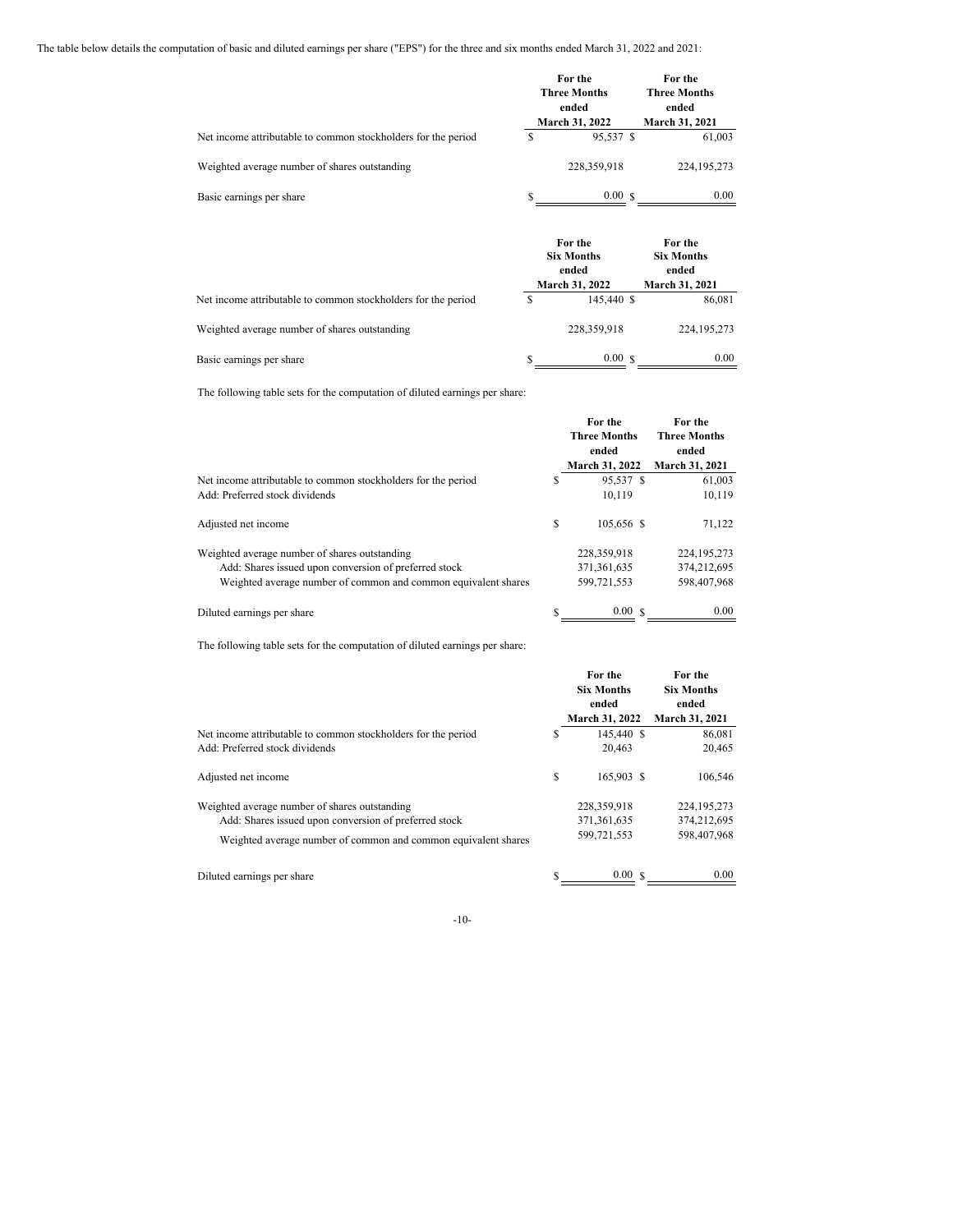## **FAIR VALUE OF FINANCIAL INSTRUMENTS**

The Company measures the fair value of its assets and liabilities under ASC topic 820, "Fair Value Measurements and Disclosures". ASC 820 defines "fair value" as the price that would be received for an asset or paid to transfer a liability (an exit price) in the principal or most advantageous market for the asset or liability in an orderly transaction between market participants on the measurement date. There was no impact relating to the adoption of ASC 820 to the Company's consolidated financial statements.

ASC 820 also describes three levels of inputs that may be used to measure fair value:

- Level 1: Observable inputs that reflect unadjusted quoted prices for identical assets or liabilities traded in active markets.
- Level 2: Inputs other than quoted prices included within Level 1 that are observable for the asset or liability, either directly or indirectly.
- Level 3: Inputs that are generally observable. These inputs may be used with internally developed methodologies that result in management's best estimate of fair value.

Financial instruments consist principally of cash, accounts receivable, prepaid expenses and other current assets, accounts payable, accrued expenses and deferred revenue. The carrying amounts of such financial instruments in the accompanying consolidated balance sheet approximate their fair values due to their relatively short-term nature. The fair value of long-term debt is based on current rates at which the Company could borrow funds with similar remaining maturities. The carrying amounts approximate fair value. It is management's opinion that the Company is not exposed to any significant currency or credit risks arising from these financial instruments.

#### **INVENTORY**

Inventory consists of components held for assembly and finished goods held for resale or to be utilized for installation in projects. Inventory is valued at lower of cost or net realizable value on a first-in, first-out basis. The Company's policy is to record a reserve for technological obsolescence or slow-moving inventory items. The Company only carries finished goods to be shipped along with completed circuit boards and parts necessary for final assembly of finished product. All existing inventory is considered current and usable. The Company recorded no reserve for obsolete inventory as of March 31, 2022 and September 30, 2021, respectively.

## **ADVERTISING COSTS**

Advertising costs are expensed as incurred. The Company had advertising costs of \$11,821 and \$8,706 during the six months ended March 31, 2022 and 2021, respectively, and \$6,796 and \$5,174 during the three months ended March 31, 2022 and 2021, respectively.

## **RECENT ACCOUNTING PRONOUNCEMENTS**

All newly issued accounting pronouncements but not yet effective have been deemed either immaterial or not applicable.

-11-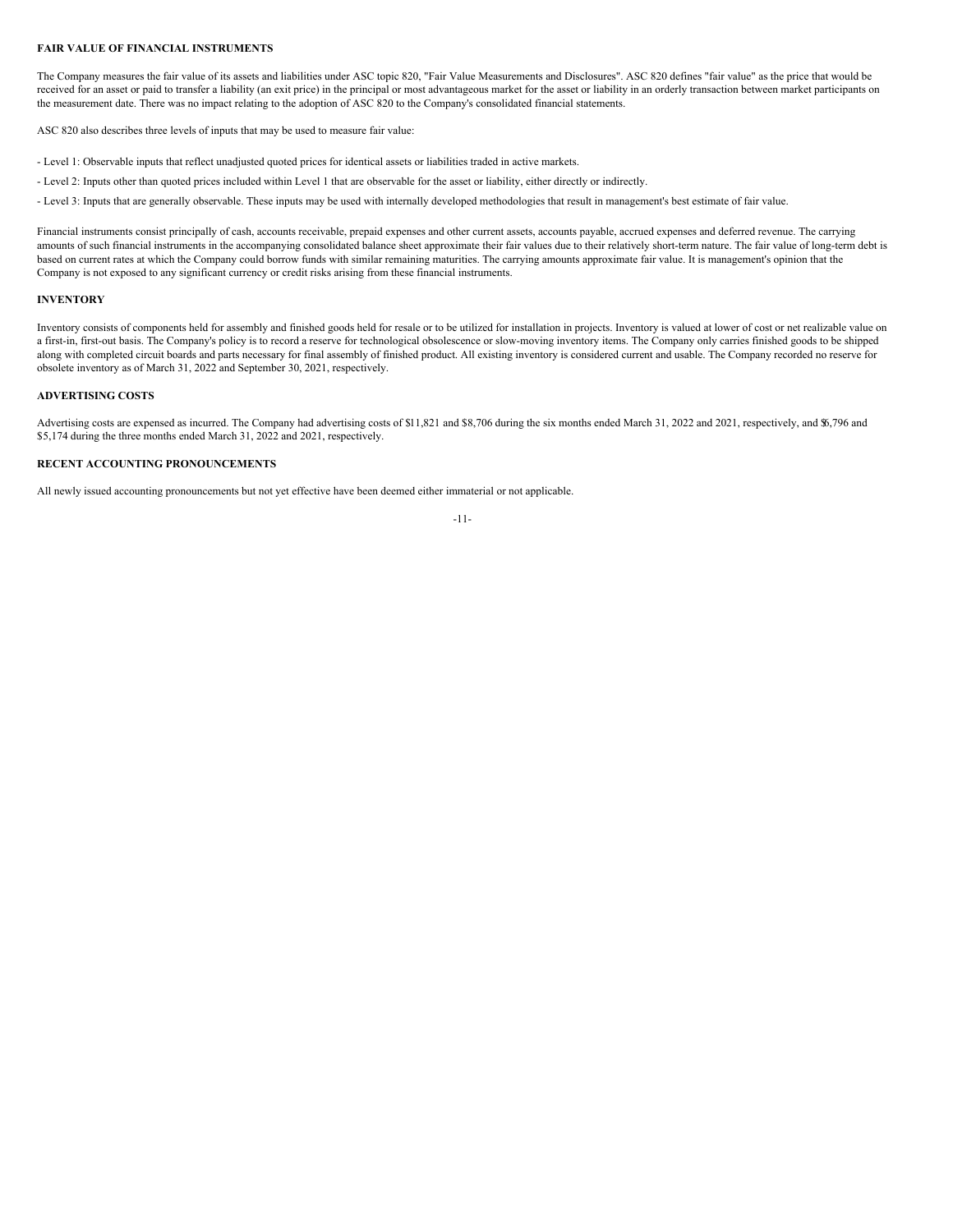## **NOTE 3 - PROPERTY AND EQUIPMENT**

At March 31, 2022 and September 30, 2021, property and equipment, net, is as follows:

|                                   | March 31, 2022<br>(Unaudited) |         | <b>September 30, 2021</b> |         |  |
|-----------------------------------|-------------------------------|---------|---------------------------|---------|--|
| Office Equipment                  |                               | 19.180  |                           | 14.122  |  |
| Less: Accumulated Depreciation    |                               | (4.505) |                           | (2.731) |  |
| Total Property and Equipment, net |                               | 14.675  |                           | 11.391  |  |

Depreciation expense for the three months ended March 31, 2022 and 2021, was \$960 and \$451, respectively.

Depreciation expense for the six months ended March 31, 2022 and 2021, was \$1,774 and \$902, respectively

#### **NOTE 4 - EQUITY TRANSACTIONS**

*Preferred Stock Dividends*

As of March 31, 2022 and September 30, 2021, the cumulative arrearage of undeclared dividends for Series A Preferred stock totaled \$144,461 and \$123,998, respectively.

#### *Cancellation of Shares*

During the six months ended March 31, 2022, the Company canceled an aggregate of458,300 shares of its common stock.

#### **NOTE 5 - RELATED PARTY TRANSACTIONS**

Through December 1, 2021, the Company leased its office space from VoiceInterop the Company's former wholly owned subsidiary and now96% owned by our shareholders for approximately \$1,400 per month. On February 14, 2020, VoiceInterop was deconsolidated and is no longer our subsidiary.

Rent expense incurred during the six months ended March 31, 2022 and 2021 was \$12,915 and \$8,955, respectively (See Note 6).

Rent expense incurred during the three months ended March 31, 2022 and 2021 was \$7,029 and \$4,482, respectively (See Note 6).

As of March 31, 2022, the Company advanced \$53,302 to VoiceInterop, the Company's former wholly owned subsidiary and now 96% owned by our shareholders. The amount is included in due from related party on the consolidated balance sheet. The amount is due on demand and bears interest at 5% effective June 30, 2021.

# -12-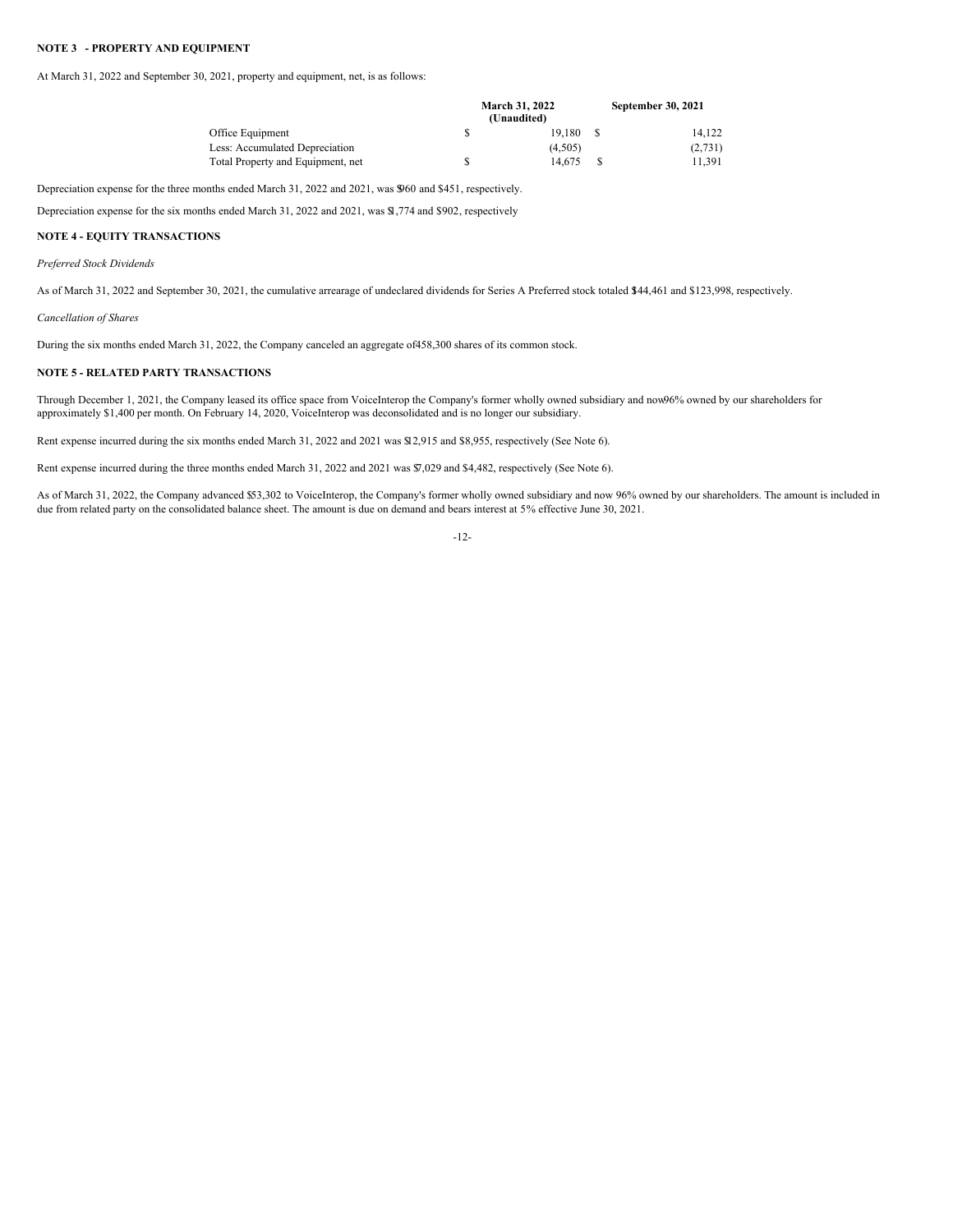#### **NOTE 6 - COMMITMENTS AND CONTINGENCIES**

*Obligation Under Operating Lease*

On December 1, 2021, the Company signed a one year lease approximately2,000 square feet for our principal offices in Boca Raton, Florida. The monthly rent is \$2,200. The lease expires on November 30, 2022.

Rent expense incurred during the six months ended March 31, 2022 and 2021 was \$12,915 and \$8,955, respectively (See Note 5).

Rent expense incurred during the three months ended March 31, 2022 and 2021 was \$7,029 and \$4,482, respectively (See Note 5).

*Revenue and Accounts Receivable Concentration*

For the six months ended March 31, 2022, one customer accounted for17% of the Company's revenues.

One customer accounted for more than 10% of the Company's revenue for the six months ended March 31, 2021.

As of March 31, 2022, two customers accounted for more than10% of the Company's total outstanding accounts receivable, with each customer representing14% and 12%, respectively.

As of September 30, 2021, no customer accounted for more than10% of the Company's total outstanding accounts receivable.

#### *Major Supplier and Sole Manufacturing Source*

The Company relies on no major supplier for its products. The Company has contracted with local manufacturing facilities to provide completed circuit boards used in the assembly of its IP gateway devices. Interruption of adequate supply of components, primarily computer chips, to the manufacturing source presents additional risk to the Company. The Company believes that additional commercial facilities exist at competitive rates to match the resources and capabilities of its existing manufacturing source, but the current worldwide shortage of computer chips does limit our ability to supply our proprietary radio gateways to clients and other buyers .

-13-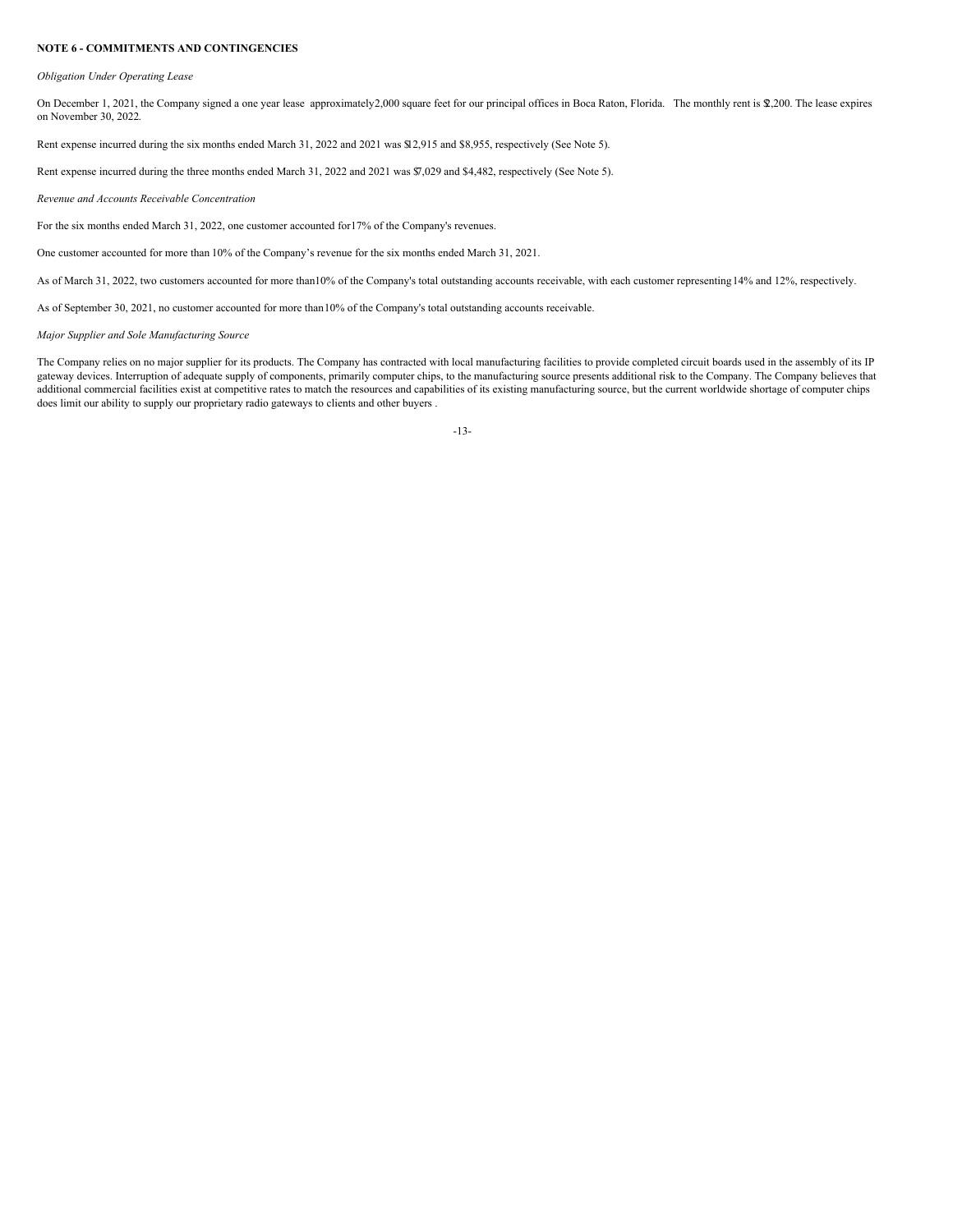#### *Employment Agreements*

In December 2016, the Board of Directors accepted the resignation of Larry M. Reid as Chief Executive Officer of the corporation and appointed Mr. Reid as Chief Financial Officer. The Board also appointed Michael M. Moore as Chief Executive Officer.

Under the terms of an employment agreement effective on November 28, 2016, Mr. Moore as CEO receives an annual salary of \$00,000. The term of agreement is for a one-year period beginning on the effective date and shall automatically renew and continue in effect for additional one-year periods.

Under the terms of an employment agreement effective on March 13, 2015, Mr. Reid as CFO receives an annual salary of \$6,000. The term of agreement is for a one-year period beginning on the effective date and shall automatically renew and continue in effect for additional one-year periods. Effective October 1, 2021, the annual compensation increased to \$104,000.

#### *Exclusive Licensing Agreement*

On May 5, 2017, the Company entered into an Exclusive Licensing Agreement with Sublicensing Terms (the "Agreement") with the University of Southern Florida Research Foundation, Inc. ("USFRF") relating to an exclusive license of certain patent rights in connection with one of USFRF's U.S. Patent Applications. Both parties recognize that the research and development work provided by the Company was sufficient for USFRF to enter into the Agreement with the Company.

The Agreement is effective April 25, 2017 and continues until the later of the date that no Licensed Patent remains a pending application or an enforceable patent or the date on which the Licensee's obligation to pay royalties expires.

The Company paid USFRF a License Issue Fee of \$6,000 and \$953 as reimbursement of expenses associated with the filing of the Licensed Patent. The company agreed to pay USFRF a royalty of 3% for sales of all Licensed Products and Licensed Processes and agreed to pay USFRF minimum royalty payments as follows:

| Payment | Year |
|---------|------|
| \$1,000 | 2019 |
| \$4,000 | 2020 |
| \$8,000 | 2021 |

-and every year thereafter on the same date, for the life of the agreement.

In the event the Company proposes to sell any Equity Securities, then USFRF will have the right to purchase5% of the securities issued in such offering on the same terms and conditions are offered to other purchasers in such financing. As of March 31, 2022 and 2021, the Company has recorded \$4,000 and \$4,953 for the minimum royalty for the fiscal year ended 2022 and 2021.

-14-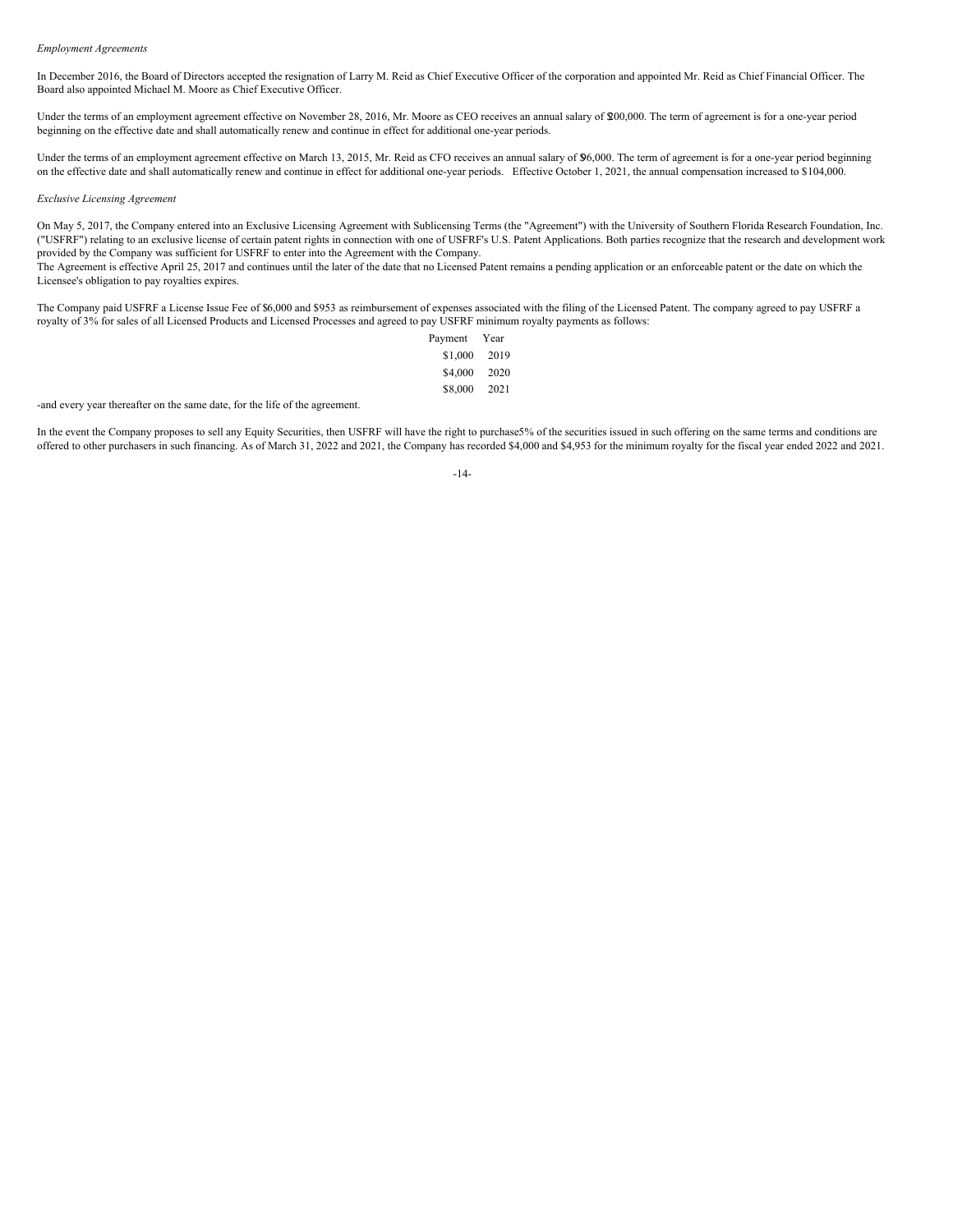## **Item 2. Management's Discussion and Analysis of Financial Condition and Results of Operations.**

## **FORWARD-LOOKING STATEMENTS**

The information set forth in this Management's Discussion and Analysis contains certain "forward-looking statements," including, among others (i) expected changes in our revenues and profitability, (ii) prospective business opportunities, and (iii) our strategy for financing our business. Forward-looking statements are statements other than historical information or statements of current condition. Some forward-looking statements may be identified by use of terms such as "believes," "anticipates," "intends," or "expects." These forward-looking statements relate to our plans, objectives, and expectations for future operations. Although we believe that our expectations with respect to the forward-looking statements are based upon reasonable assumptions within the bounds of our knowledge of our business and operations, in light of the risks and uncertainties inherent in all future projections, the inclusion of forward-looking statements in this prospectus should not be regarded as a representation that our objectives or plans will be achieved. In light of the risks and uncertainties, there can be no assurance that actual results, performance, or achievements will not differ materially from any future results, performance, or achievements expressed or implied by such forward-looking statements. The foregoing review of important factors should not be construed as exhaustive. We undertake no obligation to release publicly the results of any future revisions we may make to forward-looking statements to reflect events or circumstances after the date of this prospectus or to reflect the occurrence of unanticipated events.

#### **Overview**

Cleartronic, Inc. (the "Company") was incorporated in Florida on November 15, 1999. All current operations are conducted through the Company's wholly owned subsidiary, ReadyOp Communications, Inc. ("ReadyOp"), a Florida corporation incorporated on September 15, 2014. ReadyOp facilitates the marketing and sales of subscriptions to the *ReadyOp*™ and *ReadyMed*™ platform and the AudioMate IP gateways discussed below.

*ReadyOp* is a proprietary, innovative web-based planning, communications and operations platform for efficiently and effectively planning, managing, communicating, and directing operations and emergency response. ReadyOp is used by local, state and federal government agencies, corporations, school districts, utilities, hospitals and others to manage and report daily operations as well as the ability to handle incidents and emergency situations. ReadyOp is offered as a software as a service (SAAS) program on an annual contract basis although an increasing number of clients have requested multi-year agreements.

In March 2018, the Company approved the spin-off of VoiceInterop, Inc. ("Voiceinterop"), one of the Company's wholly-owned subsidiaries, into a separate company under a Form S-1 registration filed with the United States Securities and Exchange Commission. Therefore, the Company has presented the operations of this subsidiary as discontinued operations.

In October 2019, the Company acquired the ReadyMed software platform from Collabria LLC. ReadyMed is a web-based secure communications platform initially designed for the healthcare industry. This includes hospitals, clinics, doctor's offices, health insurance companies, workers compensation insurance companies and many other segments of the healthcare industry. The platform provides caregivers with patient tracking capability and allows physicians and other healthcare entities to track patient progress after medical treatment and/or release from hospital care. The software also enables monitoring and reporting of patients in medium and long-term care. Additionally, the platform provides secure communications capabilities and record keeping to track the healing process of patients, record their recovery and monitor their medications. ReadyMed has proved beneficial for multiple clients in the healthcare industry due to the impact of the COVID-19 pandemic. The Company offers both the ReadyOp and ReadyMed capabilities to clients and usually refers to the platform as ReadyOp to avoid confusion in the marketplace of two products.

$$
-15-
$$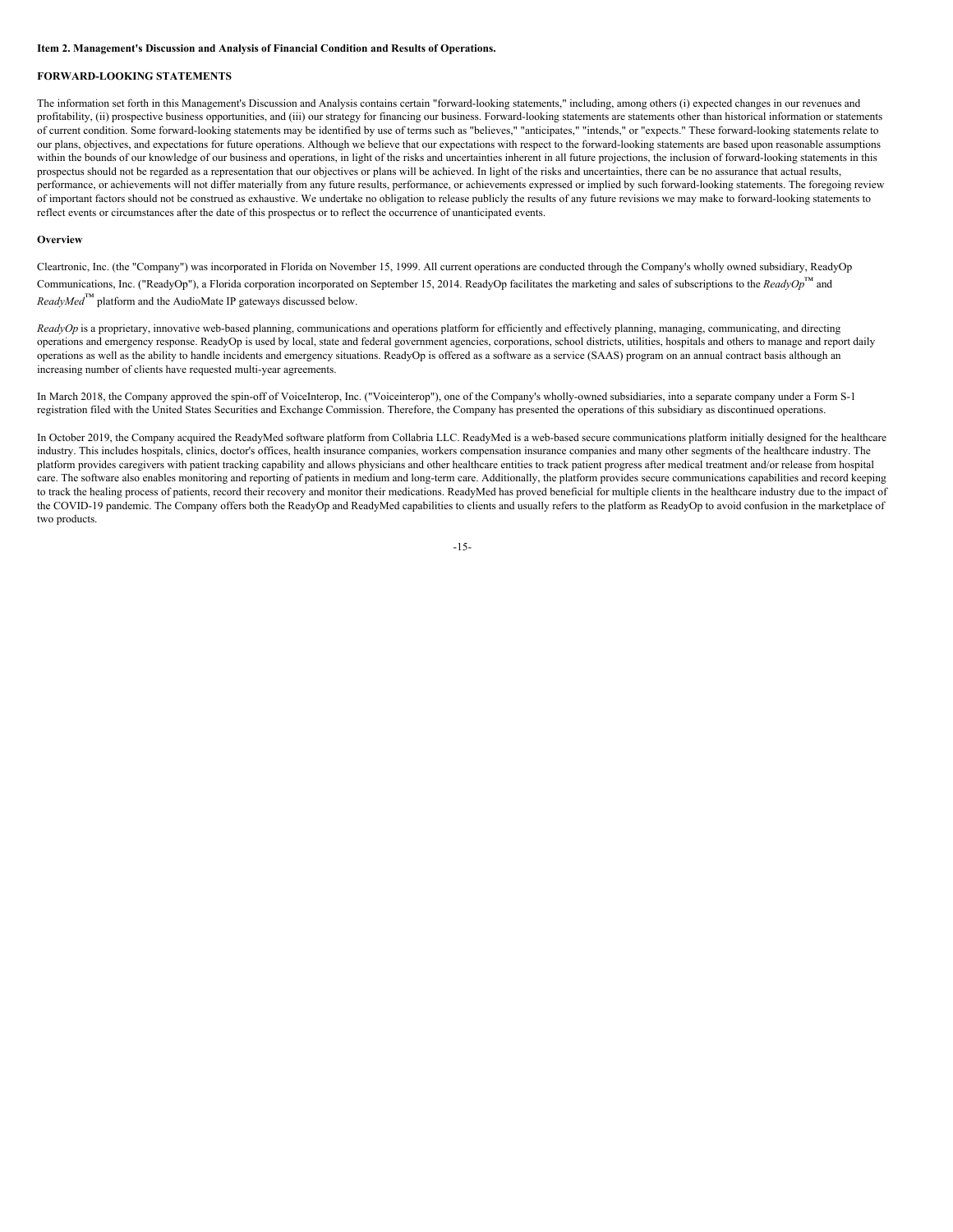#### **FOR THE THREE MONTHS ENDED MARCH 31, 2022 COMPARED TO THE THREE MONTHS ENDED MARCH 31, 2021**

#### **Revenue**

Revenues increased 11.33% to \$470,623 for the three months ended March 31, 2022 as compared to \$422,722 for the three months ended March 31, 2021. The primary reason for the increase in revenue was due to an increase subscriptions to the ReadyOp platform increased from \$387,526 in 2021 to \$461,123 in 2021, or approximately 18.99% and slightly offset by a decrease in sales of ReadyOp hardware products from \$14,600 in 2021 to \$9,500 in 2022. Consulting fees and related income decreased from \$20,596 in 2021 to \$0 in 2022 due to less training activity and no sales of thermal scanners in the three months ended March 31, 2022. The thermal scanner sales were directly related to COVID prevention procedures. As the COVID pandemic exposure decreased, the demand for thermal scanners likewise decreased.

## **Cost of Revenue**

Cost of revenues was \$65,900 for the three months ended March 31, 2022 as compared to \$73,469 for the three months ended March 31, 2021. Gross profits were \$404,723 and \$349,253 for the three months ended March 31, 2022 and March 31, 2021, respectively. Gross profit margins increased from 83% for the three months ended March 31, 2021 to 86% for the three months ended March 31, 2022. The increase in gross profit was primarily due to lower costs associated with sales of subscriptions to the ReadyOp platform.

#### **Operating Expenses**

Operating expenses increased 7.55% to \$298,966 for the three months ended March 31, 2022 compared to \$277,978 for the three months ended March 31, 2021. The increase was primarily due increases in selling, administrative expense, research and development and depreciation expense. For the three months ended March 31, 2022, selling expenses were \$135,865 compared to \$109,272 for the three months ended March 31, 2021. This increase was primarily due to an increase in advertising, travel and commissions expense plus the cost of a security review required for selling to government agencies. General and administrative expenses decreased by \$13,592 or 10.56% as a result of decrease in general business expenses. Depreciation expense increased by 112.86% from \$451 for the three months ended March 31, 2021 to \$960 for the three months ended March 31, 2022 due to the additional computer equipment purchases. Research and development expenses were \$39,538 for the three months ended March 31, 2021 as compared to \$47,016 for the three months ended March 31, 2022. The increase was primarily due to expenses associated with the development of a new technology associated with a patent owned by the University of South Florida Research Foundation and an increase in salary. The Company has obtained the exclusive license to develop and market the technology associated with the patent.

#### **Other Expenses**

The Company's other expenses decreased by \$52 from other expense of \$101 during the three months ended March 31, 2022 as compared to the three months ended March 31, 2021. The primary reason for this decrease was a decrease in interest expense as the notes payable were fully repaid in the prior year.

## **Income before Income Taxes**

The Company's income before income taxes was \$105,656, during the three months ended March 31, 2022 as compared to \$71,122 for the three months ended March 31, 2021. The 48.56% increase was primarily due to an increase in subscription of ReadyOp software in 2021 and an offset by an increase in operating expenses.

-16-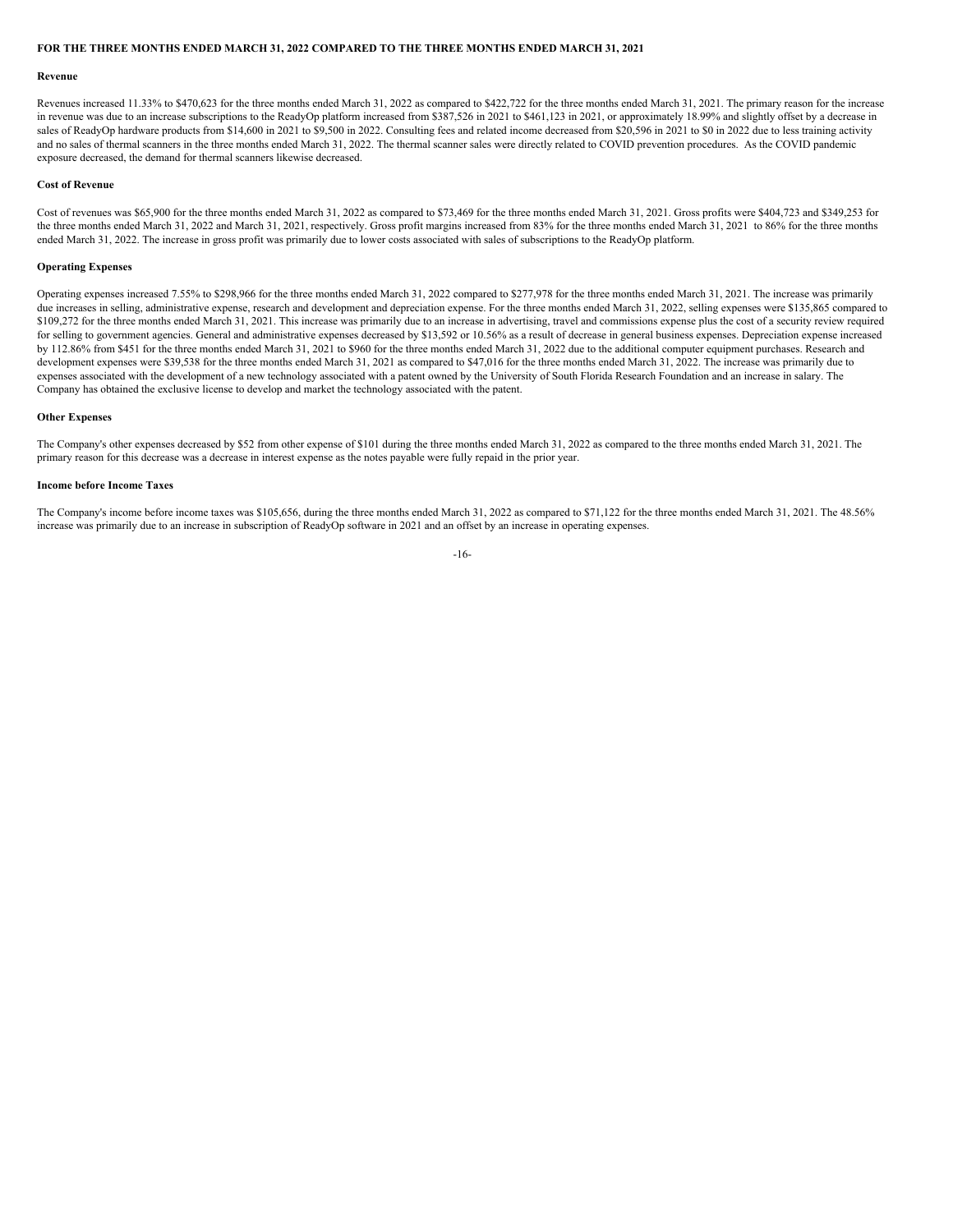#### **Net Income Attributable to Common Stockholders**

Net income attributable to common stockholders was \$95,537 for the three months ended March 31, 2022 as compared to a net income of \$61,003 for the three months ended March 31, 2021. The 56.61% increase was primarily due to increased subscriptions to the ReadyOp platform.

## **FOR THE SIX MONTHS ENDED MARCH 31, 2022 COMPARED TO THE SIX MONTHS ENDED MARCH 31, 2021**

## **Revenue**

Revenues increased 23.10% to \$989,808 for the six months ended March 31, 2022 as compared to \$804,060 for the six months ended March 31, 2021. The primary reason for the increase in revenue was due to a increase subscriptions to the ReadyOp platform increased from \$757,266 in 2021 to \$910,623 in 2022, or approximately 20.25%. There was a slight offset by a decrease in sales of ReadyOp hardware products from \$20,400 in 2021 to \$11,500 in 2022. Consulting fees and related income increased from \$26,394 in 2021 to \$67,685 in 2022 due to more training activity and sale of thermal scanners in the six months ended March 31, 2022.

#### **Cost of Revenue**

Cost of revenues was \$158,136 for the six months ended March 31, 2022 as compared to \$133,803 for the six months ended March 31, 2021. Gross profits were \$831,672 and \$670,257 for the six months ended March 31, 2022 and March 31, 2021, respectively, an increase of 24.08%. Gross profit margins increased from 82% for the six months ended March 31, 2021 to 84% for the six months ended March 31, 2022. The increase in gross profit was primarily due to an increase in the sales of subscriptions to the ReadyOp platform and to lower costs associated with sales of the subscriptions.

#### **Operating Expenses**

Operating expenses increased 18.32% to \$665,500 for the six months ended March 31, 2022 compared to \$562,443 for the six months ended March 31, 2021. The increase was primarily due increases in selling, administrative expense, research and development and depreciation expense. For the six months ended March 31, 2022, selling expenses were \$324,410 compared to \$270,131 for the six months ended March 31, 2021. This increase was primarily due to an increase in advertising, travel and commissions expense. General and administrative expenses increased by \$21,957 or 9.93% as a result of increase in general business expenses. Depreciation expense increased by 96.67% from \$902 for the six months ended March 31, 2021 to \$1,774 for the six months ended March 31, 2022 due to the additional computer equipment purchased during the period. Research and development expenses were \$70,327 for the six months ended March 31, 2021 as compared to \$96,276 for the six months ended March 31, 2022. The increase was primarily due to expenses associated with the development of a new technology associated with a patent owned by the University of South Florida Research Foundation and an increase in salary. The Company has obtained the exclusive license to develop and market the technology associated with the patent.

### **Other Expenses**

The Company's other expenses decreased to \$269 from other expense of \$1,268 during the six months ended March 31, 2022 as compared to the six months ended March 31, 2021. The primary reason for this decrease was a decrease in interest expense as the notes payable were fully repaid in the prior year.

-17-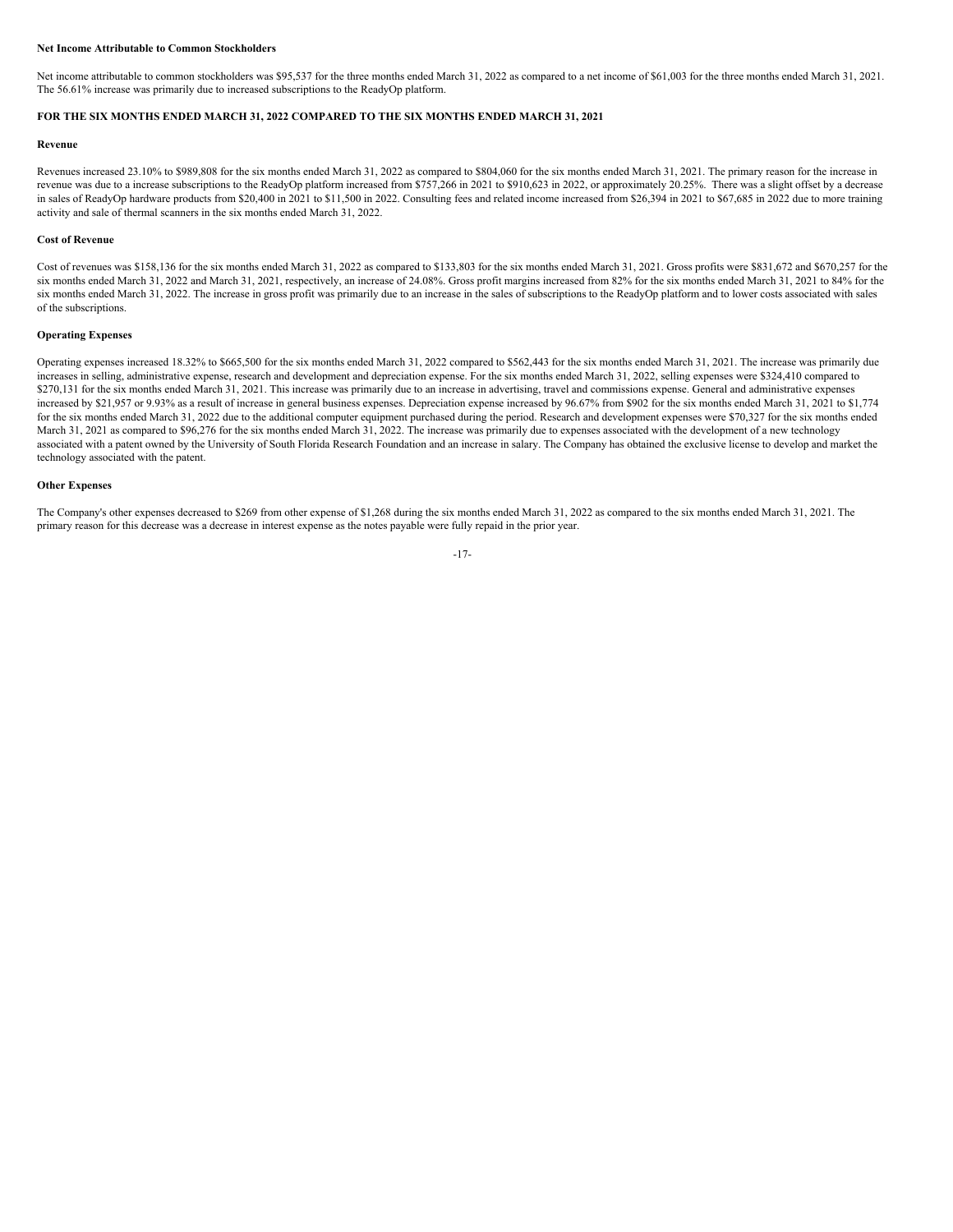## **Income before Income Taxes**

The Company's income before income taxes was \$165,903 during the six months ended March 31, 2022 as compared to \$106,546 for the six months ended March 31, 2021, an increase of 55.71%. The increase was primarily due to an increase in subscription of ReadyOp software in 2022 and offset by a lesser percentage increase in operating expenses.

## **Net Income Attributable to Common Stockholders**

Net income attributable to common stockholders was \$145,440 for the six months ended March 31, 2022 as compared to a net income of \$86,081 for the six months ended March 31, 2021. The increase was primarily due to increased subscriptions to the ReadyOp platform.

#### **LIQUIDITY AND CAPITAL RESOURCES**

For the six months ended March 31, 2022, net cash used in operations of \$12,165 was the result of a net income of \$165,903, a decrease in accounts receivable of \$29,434, and a decrease of accounts payable of \$6,922. These were offset by an increase in inventory of \$4,595, a decrease in prepaid expenses of \$11,343, and a decrease in deferred revenue of \$200,601.

For the six months ended March 31, 2021, net cash provided by operations of \$77,654 was the result of a net income of \$106,546, depreciation expense of \$902, provision for bad debt of \$5,000, a decrease in accounts receivable of \$57,515 and a slight decrease in inventory of \$5,486. These were offset by an increase in prepaid expenses of \$14,289, a decrease of accounts payable of \$21,582, a decrease in accrued expenses of \$43,457 and a decrease in deferred revenue of \$18,467.

Net cash used in investing activities was \$5,058 for the six months ended March 31, 2022, which was a purchase of fixed assets.

Net cash used in financing activities was \$48,447 for the six months ended March 31, 2021, which was a repayment of a stockholder note payable of \$48,447.

#### **Critical Accounting Estimates**

See "Management's Discussion and Analysis of Financial Condition and Results of Operations - Critical Accounting Estimates" in Part II, Item 7 of our Annual Report on Form 10-K for the year ended September 30, 2021 for information regarding our critical accounting estimates.

#### **Item 3. Quantitative and Qualitative Disclosures About Market Risk.**

Not applicable.

-18-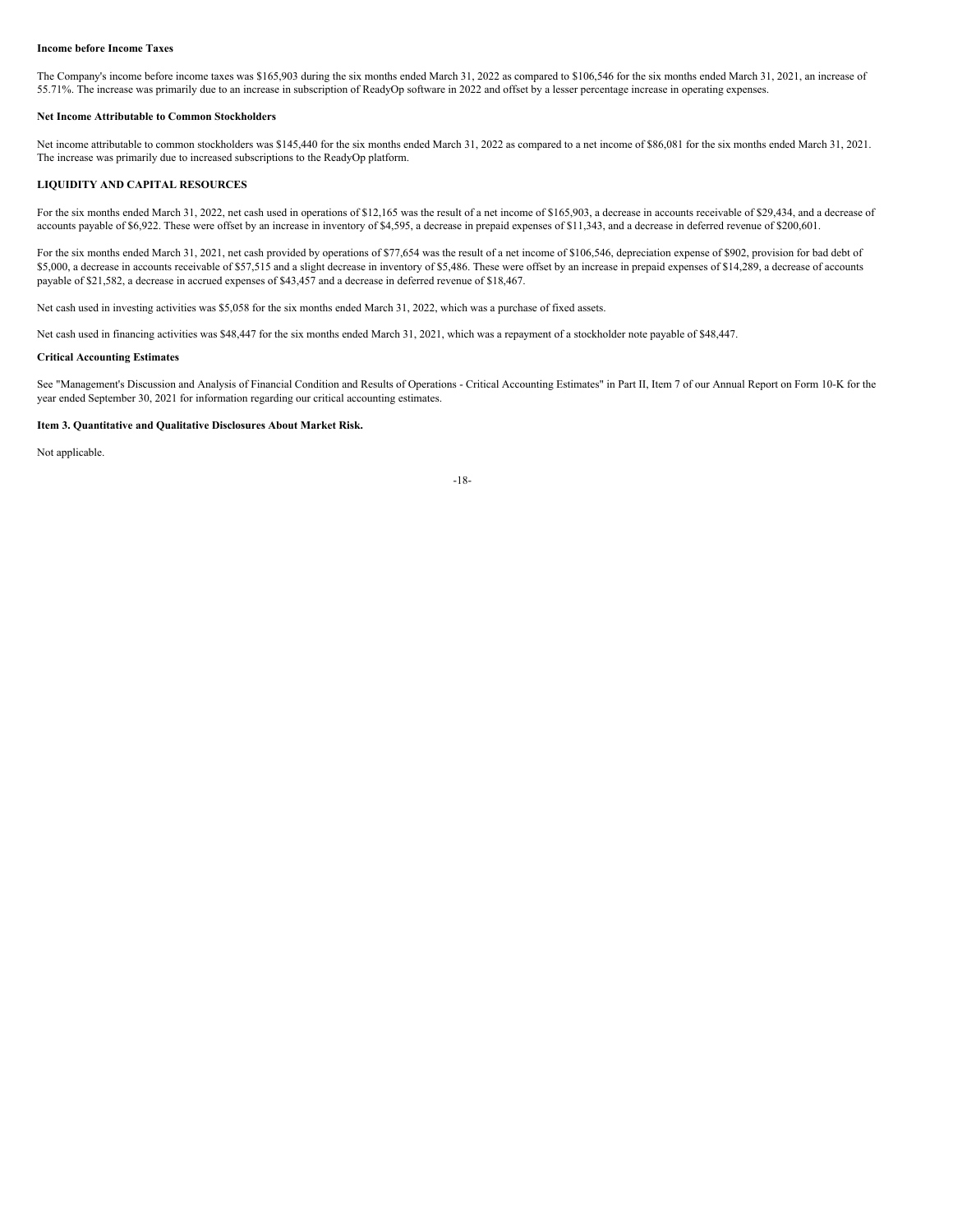## **Item 4. Controls and Procedures.**

An evaluation was conducted by the registrant's Chief Executive Officer (CEO) and Chief Financial Officer (CFO) of the effectiveness of the design and operation of the registrant's disclosure controls and procedures as of March 31, 2022. Based on that evaluation, the CEO and CFO concluded that the registrant's controls and procedures were effective as of such date to ensure that information required to be disclosed in the reports that the registrant files or submits under the Securities Exchange Act of 1934 is recorded, processed, summarized and reported within the time periods specified in Securities and Exchange Commission rules and forms.

## **Change in Internal Controls over Financial Reporting**

There was no change in the registrant's internal control over financial reporting identified in connection with the evaluation required by paragraph (d) of Rule 13a–15 or Rule 15d–15 under the Securities Exchange Act of 1934 that occurred during the registrant's last fiscal quarter that has materially affected, or is reasonably likely to materially affect, the registrant's internal control over financial reporting.

#### **PART II - OTHER INFORMATION**

#### **Item 1. Legal Proceedings**

Cleartronic is not engaged in any litigation at the present time and management is unaware of any claims or complaints that could result in future litigation. Management will seek to minimize disputes with the Company's customers but recognizes the inevitability of legal action in today's business environment as an unfortunate price of conducting business.

#### **Item 2. Unregistered Sales of Equity Securities and Use of Proceeds.**

The registrant claimed exemption from the registration provisions of the Securities Act of 1933 with respect to the securities pursuant to Section 4(2) thereof in as much as no public offering was involved. The shares were not offered or sold by means of: (i) any advertisement, article, notice or other communication published in any newspaper, magazine or similar medium, or broadcast over television or radio, (ii) any seminar or meeting whose attendees have been invited by any general solicitation or general advertising, or (iii) any other form of general solicitation or advertising and the purchases were made for investment and not with a view to distribution. Each of the purchasers was, at the time of the purchaser's respective purchase, an accredited investor, as that term is defined in Regulation D under the Securities Act of 1933 and had access to sufficient information concerning the registrant and the offering.

#### **Item 3. Defaults Upon Senior Securities**

None

## **Item 5. Other Information**

None

-19-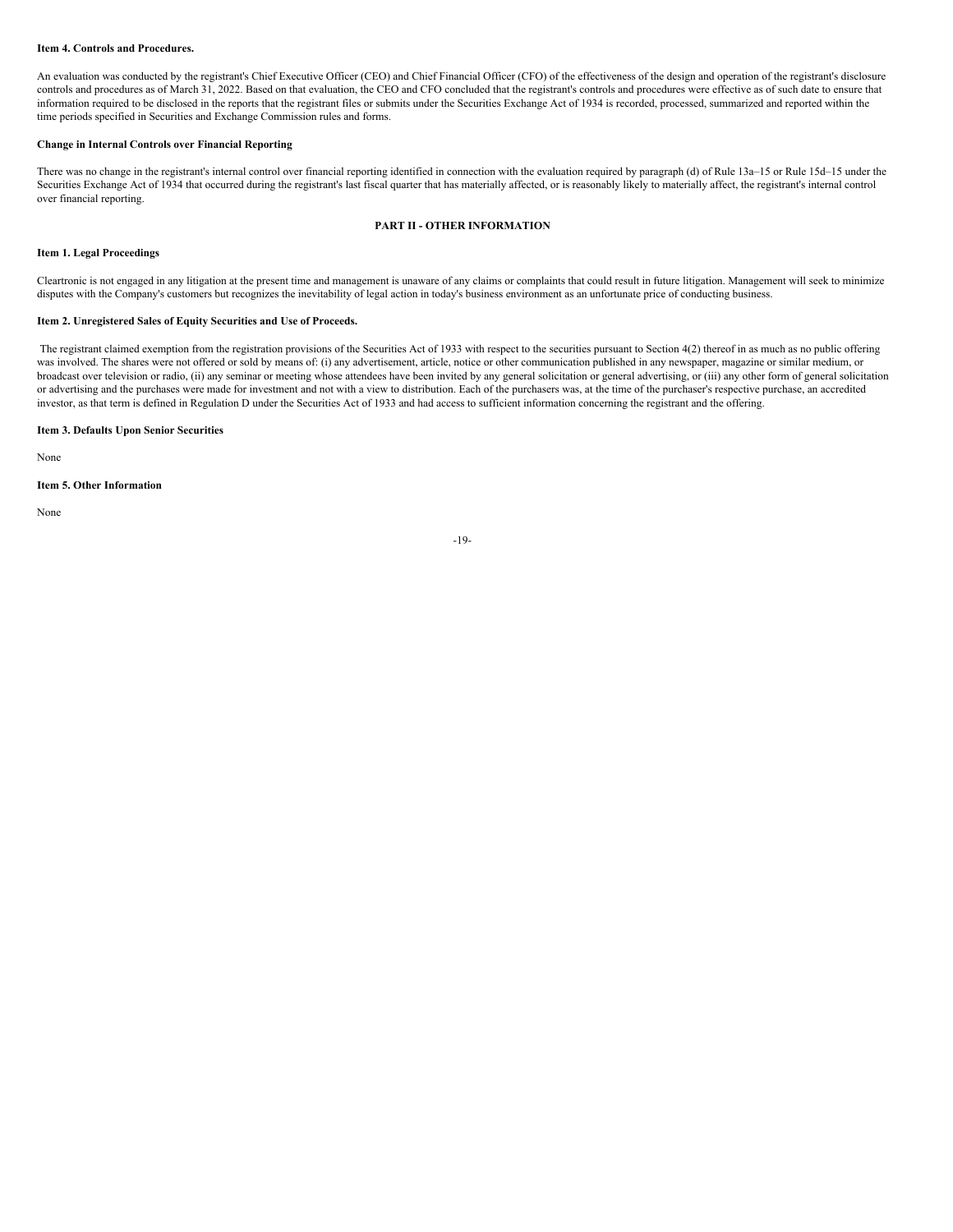**Item 6. Exhibits.**

| <b>Exhibit</b> |                                                                                                                                                                                                          |
|----------------|----------------------------------------------------------------------------------------------------------------------------------------------------------------------------------------------------------|
| Number         | <b>Description</b>                                                                                                                                                                                       |
| 3.1            | Articles of Incorporation (1)                                                                                                                                                                            |
| 3.2            | Articles of Amendment to Articles of Incorporation, filed March 12, 2001. (1)                                                                                                                            |
| 3.3            | Articles of Amendment to Articles of Incorporation, filed October 4, 2004. (1)                                                                                                                           |
| 3.4            | Articles of Amendment to Articles of Incorporation, filed March 31, 2005. (1)                                                                                                                            |
| 3.5            | Articles of Amendment to Articles of Incorporation, filed May 9, 2008. (2)                                                                                                                               |
| 3.6            | Articles of Amendment to Articles of Incorporation, filed June 28, 2010. (3)                                                                                                                             |
| 3.7            | Articles of Amendment to Articles of Incorporation, filed May 6, 2011. (4)                                                                                                                               |
| 3.8            | Bylaws. $(1)$                                                                                                                                                                                            |
| 3.9            | Articles of Amendment to the Articles of Incorporation, filed April 19, 2012 (5)                                                                                                                         |
| 3.10           | Articles of Amendment to the Articles of Incorporation, filed on September 7, 2012 (6)                                                                                                                   |
| 3.11           | Articles of Amendment to the Articles of Incorporation, filed on September 19, 2012 (7)                                                                                                                  |
| 3.12           | Articles of Amendment to the Articles of Incorporation, filed on October 5, 2012 (8)                                                                                                                     |
| 31.1           | Section 302 Certification by the Corporation's Principal Executive Officer*                                                                                                                              |
| 31.2           | Section 302 Certification by the Corporation's Principal Financial Officer*                                                                                                                              |
| 32.1           | Section 906 Certification by the Corporation's Principal Executive Officer and Principal Financial Officer*                                                                                              |
|                | 101.INS XBRL Instance Document (XBRL tags are embedded within the Inline XBRL document)*                                                                                                                 |
|                | 101.SCH Inline XBRL Taxonomy Extension Schema Document*                                                                                                                                                  |
|                | 101.CAL Inline XBRL Taxonomy Extension Calculation Linkbase Document*                                                                                                                                    |
|                | 101.LAB Inline XBRL Taxonomy Extension Label Linkbase Document.*                                                                                                                                         |
|                | 101.PRE Inline XBRL Taxonomy Extension Presentation Linkbase Document*                                                                                                                                   |
|                | 101.DEF Inline XBRL Taxonomy Extension Definition Linkbase Document*                                                                                                                                     |
| 104            | Cover Page Interactive Data File (formatted as Inline XBRL and contained in Exhibit 101*                                                                                                                 |
|                | Filed herewith.*                                                                                                                                                                                         |
| (1)            | Filed as an exhibit to the registrant's registration statement on Form SB-2 filed with the Securities and<br>Exchange Commission on July 3, 2006 and hereby incorporated by reference.                   |
| (2)            | Filed as an exhibit to Amendment No. 6 to the registrant's registration statement on Form S-1 filed with the<br>Securities and Exchange Commission on May 28, 2008, and hereby incorporated by reference |
| (3)            | Filed as an exhibit to the registrant's quarterly report on Form 10-Q filed with the Securities and Exchange<br>Commission on February 14, 2011 and hereby incorporated by reference.                    |
| (4)            | Filed as an exhibit to the registrant's current report on Form 8-K filed with the Securities and Exchange<br>Commission on May 6, 2011 and hereby incorporated by reference.                             |
| (5)            | Filed as an exhibit to the registrant's quarterly report on Form 10-Q filed with the Securities and Exchange<br>Commission on May 15, 2012 and hereby incorporated by reference.                         |
| (6)            | Filed as an exhibit to the registrant's current report on Form 8-K filed with the Securities and Exchange<br>Commission on September 7, 2012 and hereby incorporated by reference.                       |
| (7)            | Filed as an exhibit to the registrant's current report on Form 8-K filed with the Securities and Exchange<br>Commission on September 19, 2012 and hereby incorporated by reference.                      |

(8) Filed as an exhibit to the registrant's current report on Form 8-K filed with the Securities and Exchange Commission on October 5, 2012 and hereby incorporated by reference.

-20-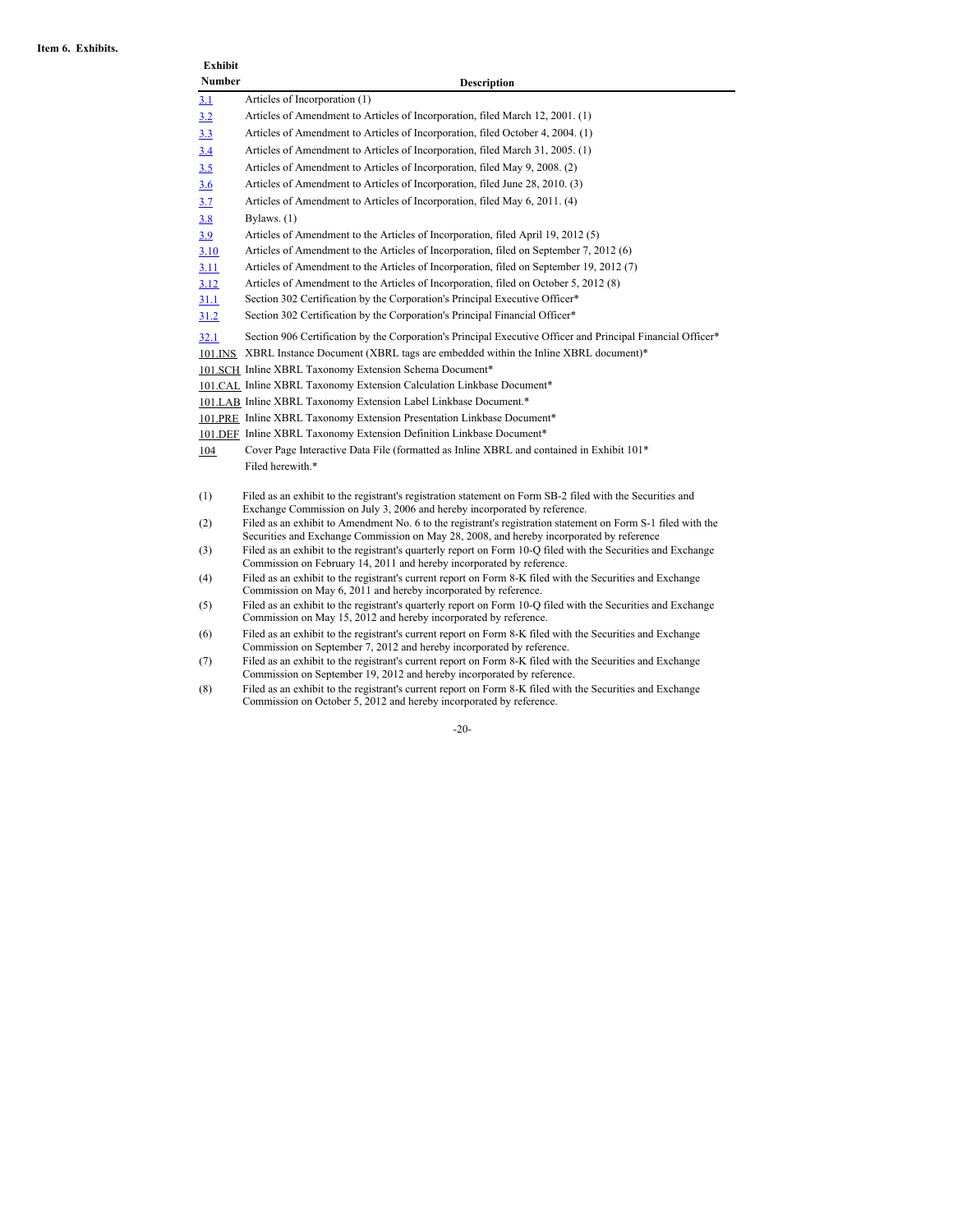# **SIGNATURES**

In accordance with the requirements of the Exchange Act, the registrant caused this report to be signed on its behalf by the undersigned, thereunto duly authorized.

# **CLEARTRONIC, INC.**

May 11, 2022

By: /s/ Michael M. Moore Michael M. Moore Principal Executive Officer

By:/s/ Larry M. Reid Larry M. Reid Principal Financial Officer and Chief Accounting Officer

-21-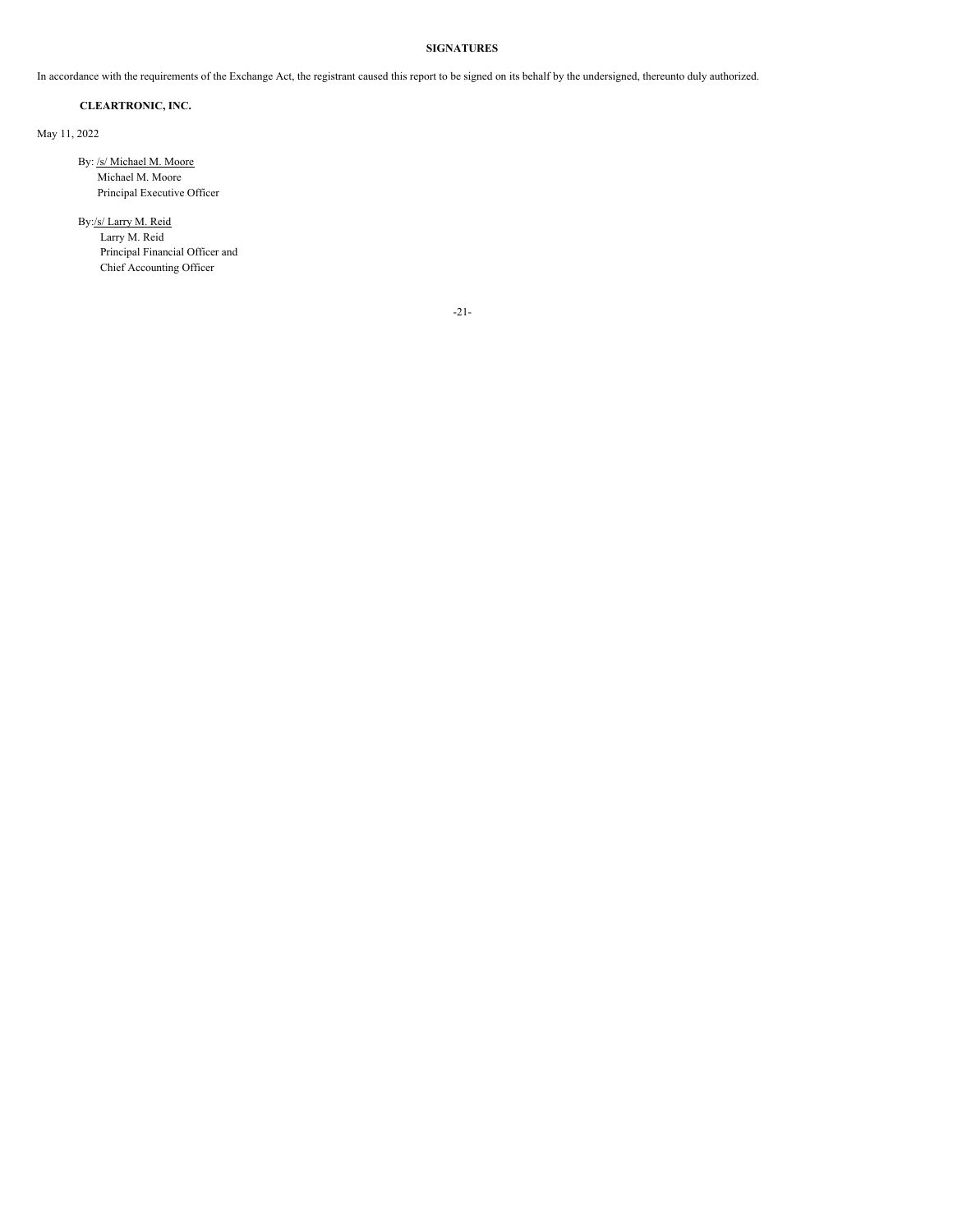#### **CERTIFICATION**

I, Michael M. Moore, certify that:

1. I have reviewed this Quarterly Report on Form 10-Q of Cleartronic, Inc.;

2. Based on my knowledge, this report does not contain any untrue statement of a material fact or omit to state a material fact necessary to make the statements made, in light of the circumstances under which such statements were made, not misleading with respect to the period covered by this report;

3. Based on my knowledge, the financial statements, and other financial information included in this report, fairly present in all material respects the financial condition, results of operations and cash flows of the registrant as of, and for, the periods presented in this report;

4. I am the only certifying officer responsible for establishing and maintaining disclosure controls and procedures (as defined in Exchange Act Rules 13a-15(e) and 15d-15(e)) and internal control over financial reporting (as defined in Exchange Act Rules 13a-15(f) and 15d-15(f)) for the registrant and have:

(a) Designed such disclosure controls and procedures, or caused such disclosure controls and procedures to be designed under my supervision, to ensure that material information relating to the registrant, including its consolidated subsidiaries, is made known to us by others within those entities, particularly during the period in which this report is being prepared;

(b) Designed such internal control over financial reporting, or caused such internal control over financial reporting to be designed under my supervision, to provide reasonable assurance regarding the reliability of financial reporting and the preparation of financial statements for external purposes in accordance with generally accepted accounting principles;

(c) Evaluated the effectiveness of the registrant's disclosure controls and procedures and presented in this report my conclusions about the effectiveness of the disclosure controls and procedures, as of the end of the period covered by this report based on such evaluation; and

(d) Disclosed in this report any change in the registrant's internal control over financial reporting that occurred during the registrant's most recent fiscal quarter (the registrant's fourth fiscal quarter in the case of an annual report)

that has materially affected, or is reasonably likely to materially affect, the registrant's internal control over financial reporting; and

5. I have disclosed, based on my most recent evaluation of internal control over financial reporting, to the registrant's auditors and the Board of Directors:

(a) All significant deficiencies and material weaknesses in the design or operation of internal control over financial reporting which are reasonably likely to adversely affect the registrant's ability to record, process, summarize and report financial information; and

(b) Any fraud, whether or not material, that involves management or other employees who have a significant role in the registrant's internal control over financial reporting.

Date: May 11, 2022

/s/ Michael M. Moore Michael M. Moore, Principal Executive Officer

-22-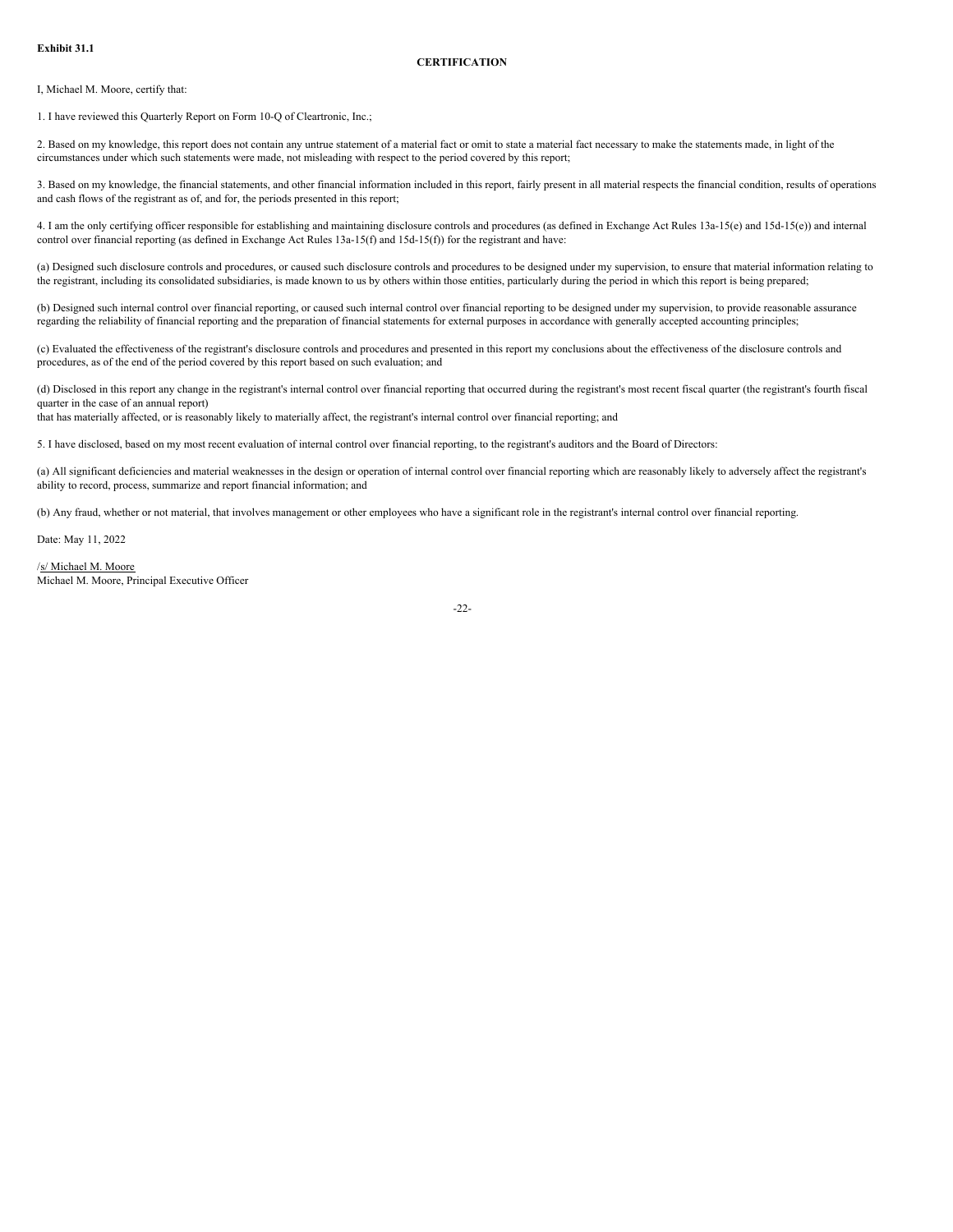## **CERTIFICATION**

I, Larry Reid, certify that:

1. I have reviewed this Quarterly Report on Form 10-Q of Cleartronic, Inc.;

2. Based on my knowledge, this report does not contain any untrue statement of a material fact or omit to state a material fact necessary to make the statements made, in light of the circumstances under which such statements were made, not misleading with respect to the period covered by this report;

3. Based on my knowledge, the financial statements, and other financial information included in this report, fairly present in all material respects the financial condition, results of operations and cash flows of the registrant as of, and for, the periods presented in this report;

4. I am the only certifying officer responsible for establishing and maintaining disclosure controls and procedures (as defined in Exchange Act Rules 13a-15(e) and 15d-15(e)) and internal control over financial reporting (as defined in Exchange Act Rules 13a-15(f) and 15d-15(f)) for the registrant and have:

(a) Designed such disclosure controls and procedures, or caused such disclosure controls and procedures to be designed under my supervision, to ensure that material information relating to the registrant, including its consolidated subsidiaries, is made known to us by others within those entities, particularly during the period in which this report is being prepared;

(b) Designed such internal control over financial reporting, or caused such internal control over financial reporting to be designed under my supervision, to provide reasonable assurance regarding the reliability of financial reporting and the preparation of financial statements for external purposes in accordance with generally accepted accounting principles;

(c) Evaluated the effectiveness of the registrant's disclosure controls and procedures and presented in this report my conclusions about the effectiveness of the disclosure controls and procedures, as of the end of the period covered by this report based on such evaluation; and

(d) Disclosed in this report any change in the registrant's internal control over financial reporting that occurred during the registrant's most recent fiscal quarter (the registrant's fourth fiscal quarter in the case of an annual report) that has materially affected, or is reasonably likely to materially affect, the registrant's internal control over financial reporting; and 5. I have disclosed, based on my most recent evaluation of internal control over financial reporting, to the registrant's auditors and the Board of Directors:

(a) All significant deficiencies and material weaknesses in the design or operation of internal control over financial reporting which are reasonably likely to adversely affect the registrant's ability to record, process, summarize and report financial information; and

(b) Any fraud, whether or not material, that involves management or other employees who have a significant role in the registrant's internal control over financial reporting.

Date: May 11, 2022

/s/ Larry M. Reid Larry Reid, Principal Financial Officer

-23-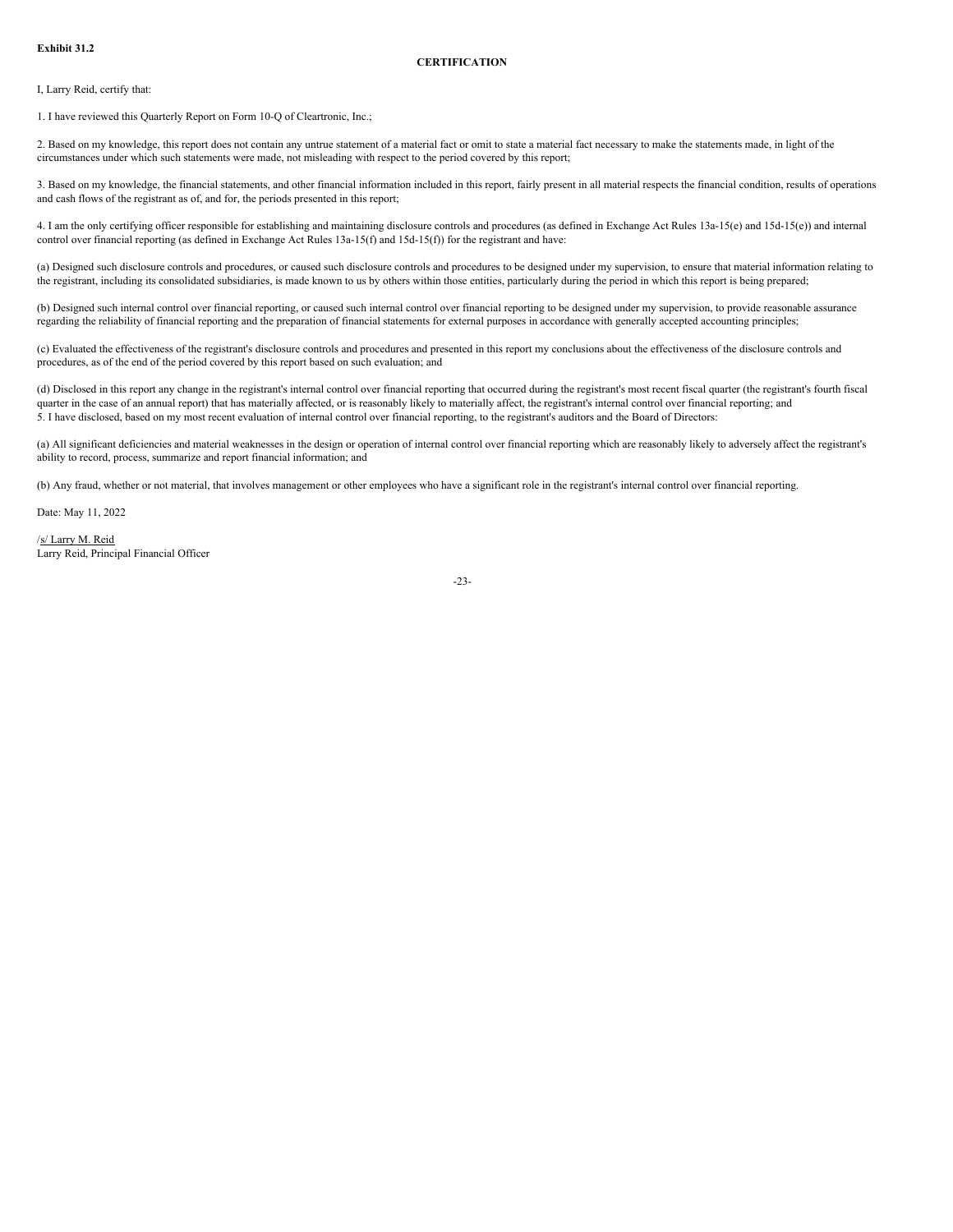## **CERTIFICATION PURSUANT TO 18 U.S.C. SECTION 1350**

Pursuant to Section 906 of the Sarbanes-Oxley Act of 2002 (subsections (a) and (b) of Section 1350, Chapter 63 of Title 18, United States Code), the undersigned officer of Cleartronic, Inc. (the "Company"), does hereby certify, to such officer's knowledge, that the Quarterly Report on Form 10-Q for the quarter ended March 31, 2022 of the Company fully complies with the requirements of Section 13(a) or 15(d) of the Securities Exchange Act of 1934 and information contained in the Form 10-Q fairly presents, in all material respects, the financial condition and results of operations of the Company.

May 11, 2022

By: /s/ Michael M. Moore<br>Michael M. Moore Principal Executive Officer

By: /s/ Larry M. Reid<br>Larry M. Reid<br>Principal Financial Officer

-24-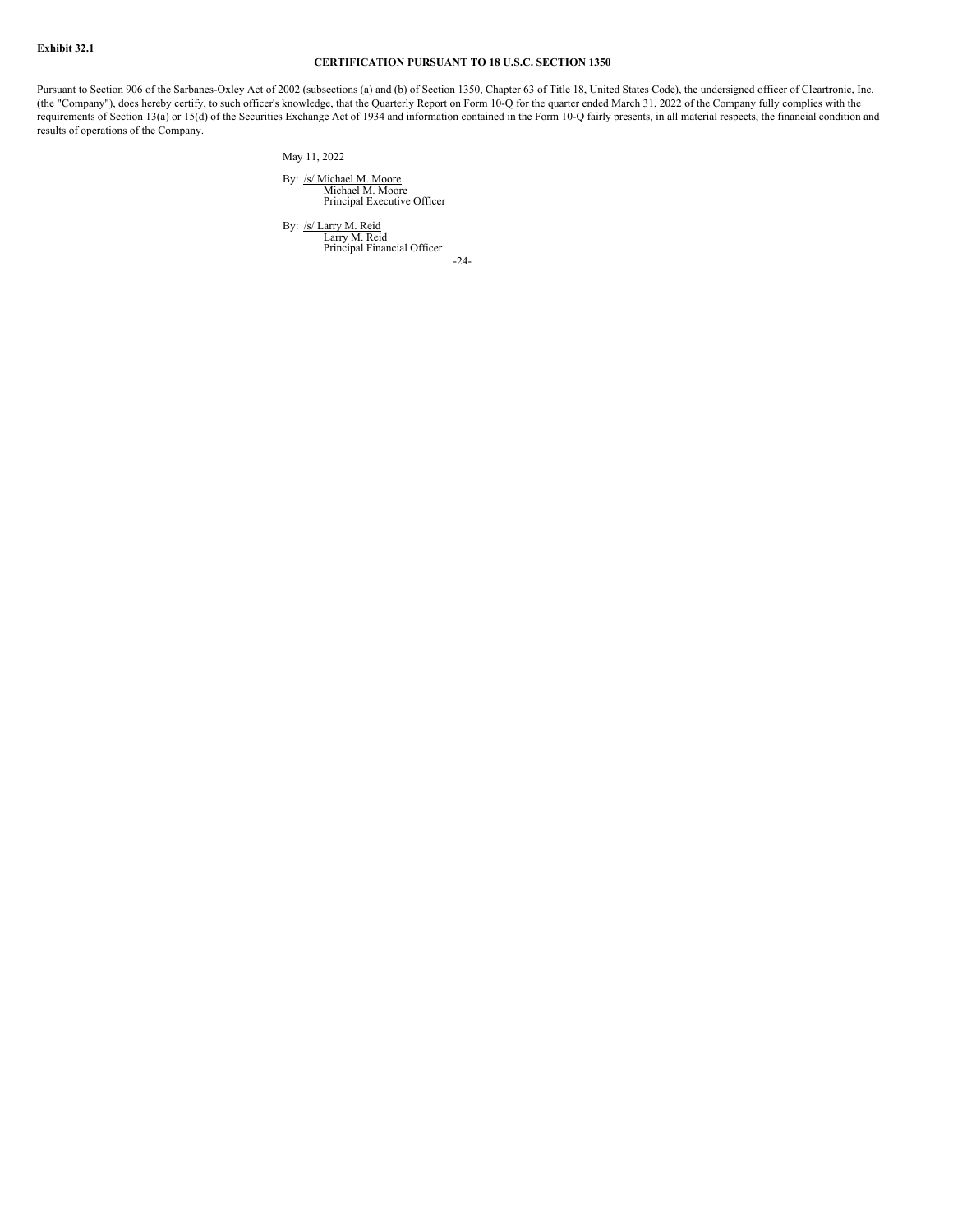## <span id="page-25-0"></span>**Exhibit 31.1**

#### **CERTIFICATION**

I, Michael M. Moore, certify that:

1. I have reviewed this Quarterly Report on Form 10-Q of Cleartronic, Inc.;

2. Based on my knowledge, this report does not contain any untrue statement of a material fact or omit to state a material fact necessary to make the statements made, in light of the circumstances under which such statements were made, not misleading with respect to the period covered by this report;

3. Based on my knowledge, the financial statements, and other financial information included in this report, fairly present in all material respects the financial condition, results of operations and cash flows of the registrant as of, and for, the periods presented in this report;

4. I am the only certifying officer responsible for establishing and maintaining disclosure controls and procedures (as defined in Exchange Act Rules 13a-15(e) and 15d-15(e)) and internal control over financial reporting (as defined in Exchange Act Rules  $13a-15(f)$  and  $15d-15(f)$ ) for the registrant and have:

(a) Designed such disclosure controls and procedures, or caused such disclosure controls and procedures to be designed under my supervision, to ensure that material information relating to the registrant, including its consolidated subsidiaries, is made known to us by others within those entities, particularly during the period in which this report is being prepared;

(b) Designed such internal control over financial reporting, or caused such internal control over financial reporting to be designed under my supervision, to provide reasonable assurance regarding the reliability of financial reporting and the preparation of financial statements for external purposes in accordance with generally accepted accounting principles;

(c) Evaluated the effectiveness of the registrant's disclosure controls and procedures and presented in this report my conclusions about the effectiveness of the disclosure controls and procedures, as of the end of the period covered by this report based on such evaluation; and

(d) Disclosed in this report any change in the registrant's internal control over financial reporting that occurred during the registrant's most recent fiscal quarter (the registrant's fourth fiscal quarter in the case of an annual report)

that has materially affected, or is reasonably likely to materially affect, the registrant's internal control over financial reporting; and

5. I have disclosed, based on my most recent evaluation of internal control over financial reporting, to the registrant's auditors and the Board of Directors:

(a) All significant deficiencies and material weaknesses in the design or operation of internal control over financial reporting which are reasonably likely to adversely affect the registrant's ability to record, process, summarize and report financial information; and

(b) Any fraud, whether or not material, that involves management or other employees who have a significant role in the registrant's internal control over financial reporting.

Date: May 11, 2022

/s/ Michael M. Moore Michael M. Moore, Principal Executive Officer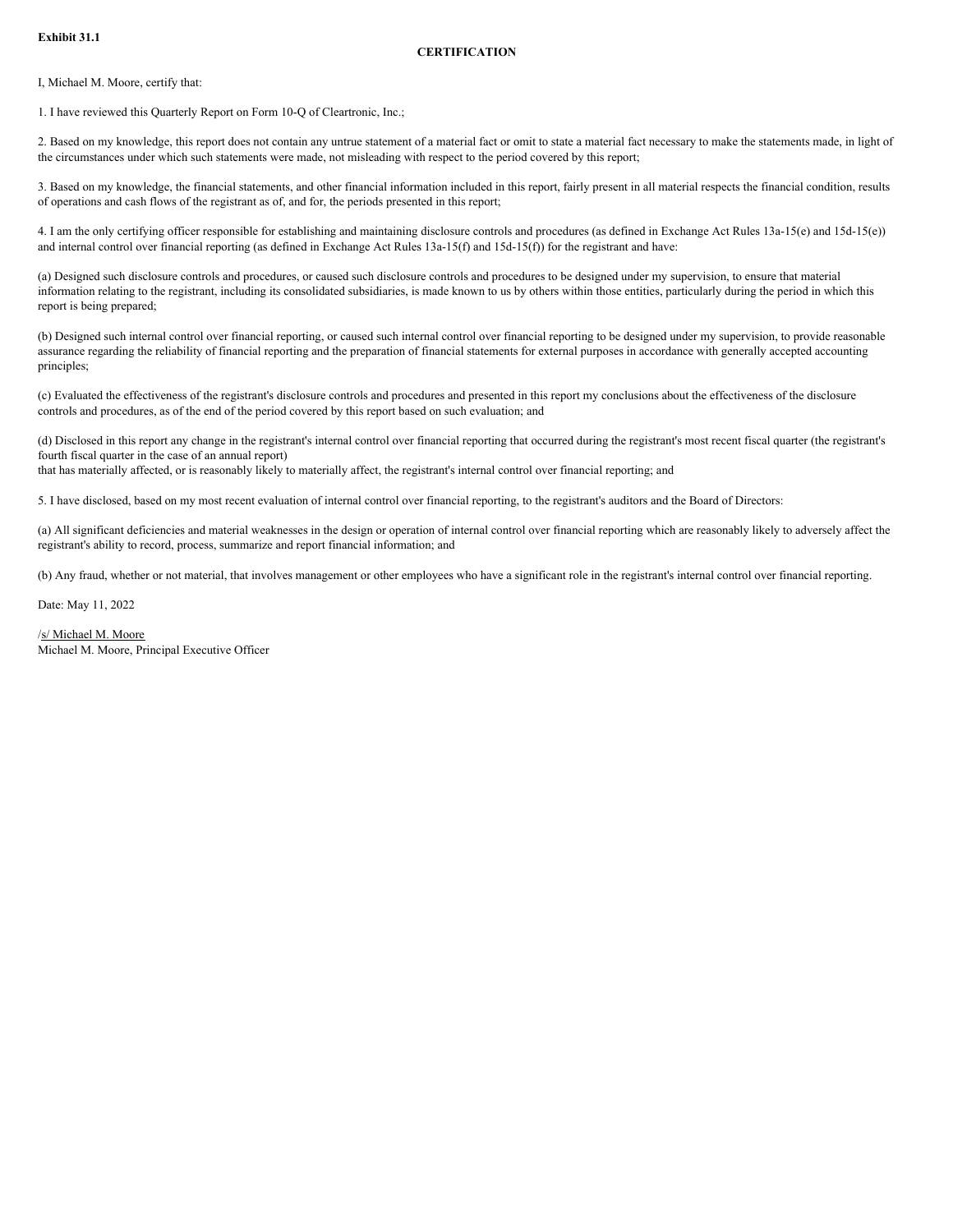## <span id="page-26-0"></span>**Exhibit 31.2**

#### **CERTIFICATION**

I, Larry Reid, certify that:

1. I have reviewed this Quarterly Report on Form 10-Q of Cleartronic, Inc.;

2. Based on my knowledge, this report does not contain any untrue statement of a material fact or omit to state a material fact necessary to make the statements made, in light of the circumstances under which such statements were made, not misleading with respect to the period covered by this report;

3. Based on my knowledge, the financial statements, and other financial information included in this report, fairly present in all material respects the financial condition, results of operations and cash flows of the registrant as of, and for, the periods presented in this report;

4. I am the only certifying officer responsible for establishing and maintaining disclosure controls and procedures (as defined in Exchange Act Rules 13a-15(e) and 15d-15(e)) and internal control over financial reporting (as defined in Exchange Act Rules 13a-15(f) and 15d-15(f)) for the registrant and have:

(a) Designed such disclosure controls and procedures, or caused such disclosure controls and procedures to be designed under my supervision, to ensure that material information relating to the registrant, including its consolidated subsidiaries, is made known to us by others within those entities, particularly during the period in which this report is being prepared;

(b) Designed such internal control over financial reporting, or caused such internal control over financial reporting to be designed under my supervision, to provide reasonable assurance regarding the reliability of financial reporting and the preparation of financial statements for external purposes in accordance with generally accepted accounting principles;

(c) Evaluated the effectiveness of the registrant's disclosure controls and procedures and presented in this report my conclusions about the effectiveness of the disclosure controls and procedures, as of the end of the period covered by this report based on such evaluation; and

(d) Disclosed in this report any change in the registrant's internal control over financial reporting that occurred during the registrant's most recent fiscal quarter (the registrant's fourth fiscal quarter in the case of an annual report) that has materially affected, or is reasonably likely to materially affect, the registrant's internal control over financial reporting; and

5. I have disclosed, based on my most recent evaluation of internal control over financial reporting, to the registrant's auditors and the Board of Directors:

(a) All significant deficiencies and material weaknesses in the design or operation of internal control over financial reporting which are reasonably likely to adversely affect the registrant's ability to record, process, summarize and report financial information; and

(b) Any fraud, whether or not material, that involves management or other employees who have a significant role in the registrant's internal control over financial reporting.

Date: May 11, 2022

/s/ Larry M. Reid Larry Reid, Principal Financial Officer